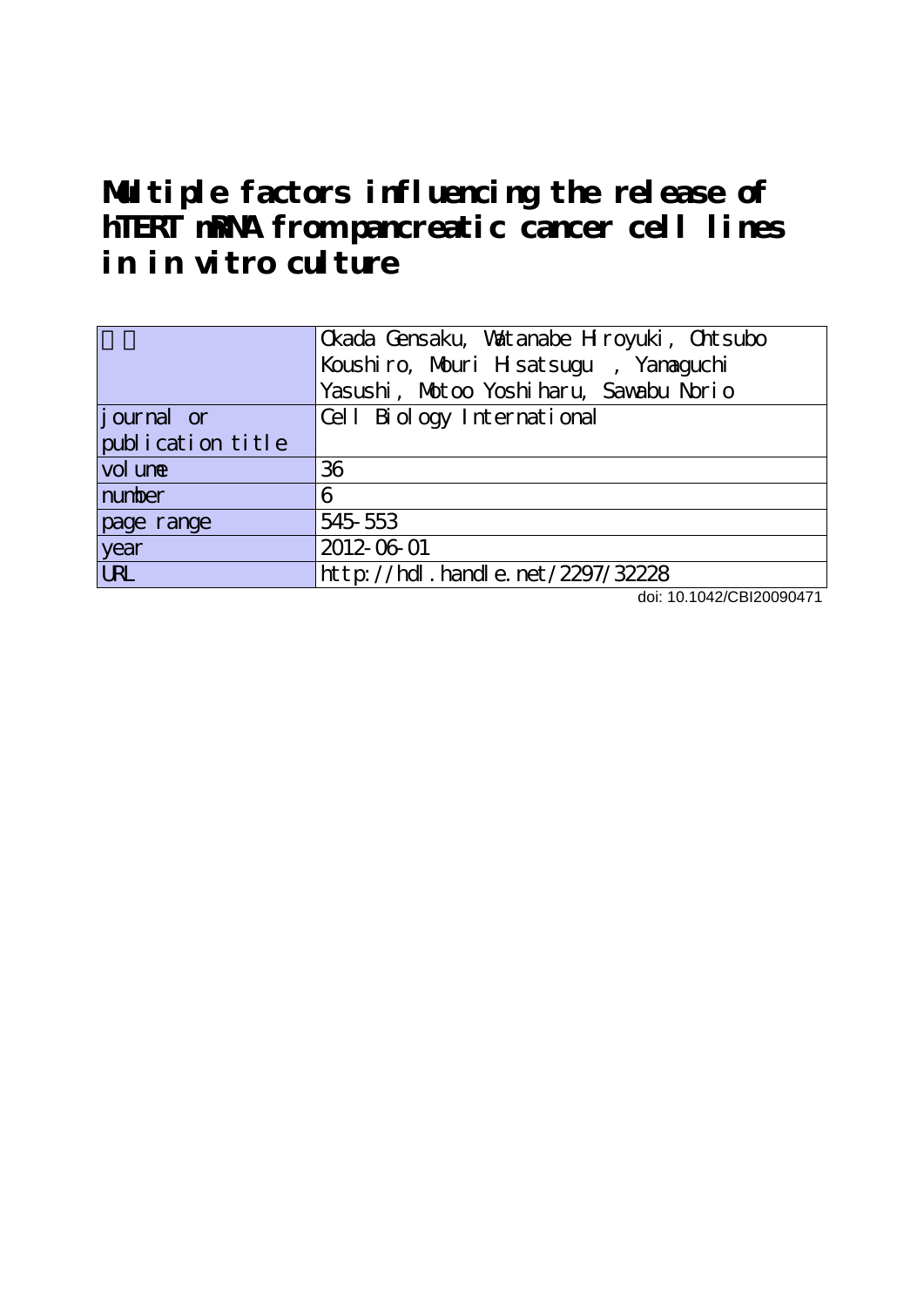**Multiple factors influencing the release of hTERT mRNA from pancreatic cancer cell lines in** *in vitro* **culture**

# **Gensaku Okadaa , Hiroyuki Watanabe<sup>a</sup> , Koushiro Ohtsubo<sup>a</sup>**\* **, Hisatsugu Mouri<sup>a</sup> , Yasushi Yamaguchi<sup>a</sup>** , **Yoshiharu Motoo<sup>a</sup> , Norio Sawabu<sup>a</sup>**

<sup>a</sup>Division of Medical Oncology, Kanazawa University Cancer Research Institute, 13-1, Takara-machi, Kanazawa, Ishikawa 920-0934, Japan.

> \* Corresponding author. Division of Medical Oncology, Kanazawa University Cancer Research Institute, 13-1, Takara-machi, Kanazawa, Ishikawa 920-0934, Japan.

Tel.: 076-265-2794; Fax: 076-234-4524.

E-mail: ohtsubo@kenroku.kanazawa-u.ac.jp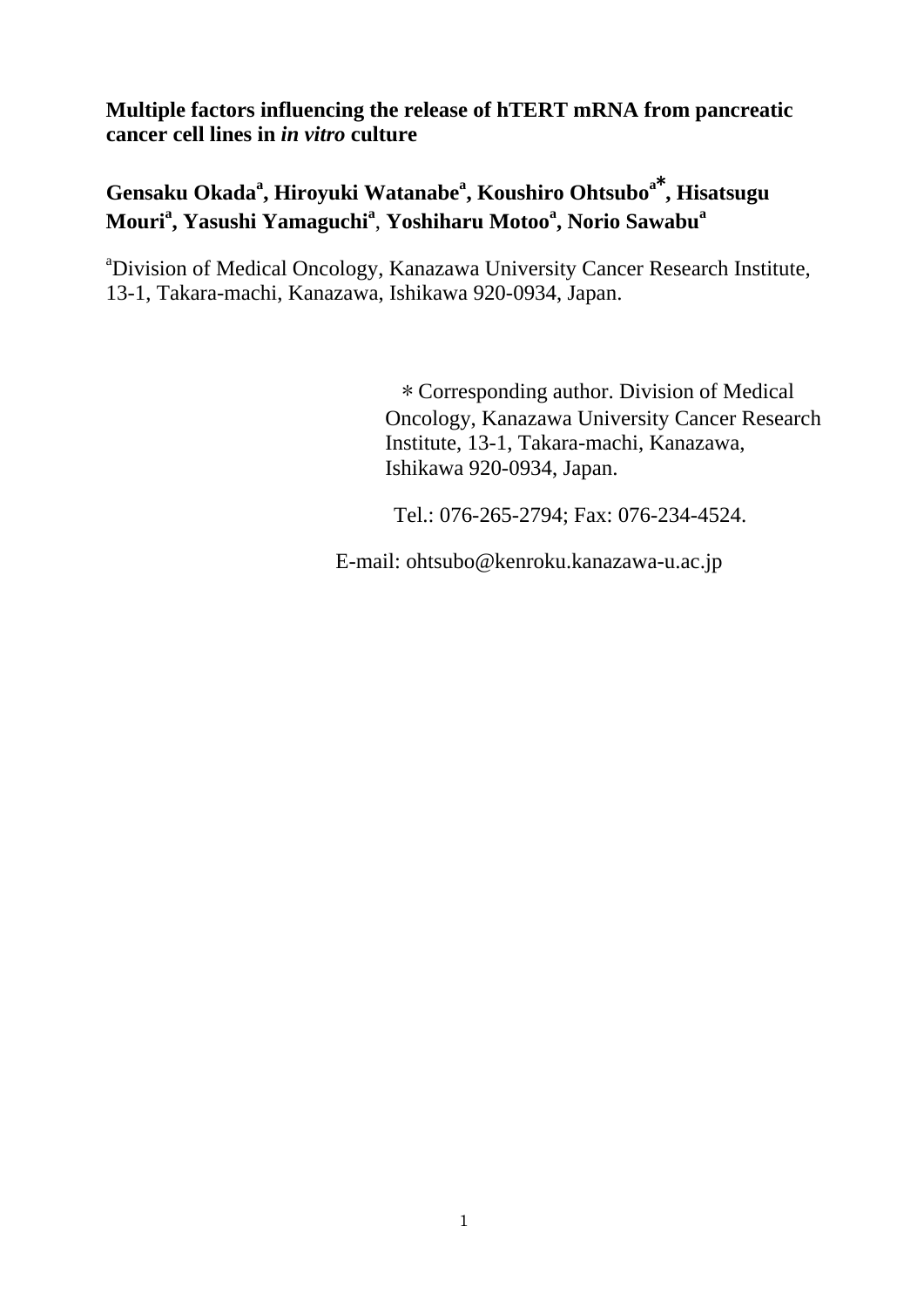#### **Abstract**

Since telomerase expression is highly prevalent in human cancers, the quantitation of serum/plasma hTERT mRNA levels may be useful for early detection of pancreatic cancer (PCa). To analyze the correspondence between extracellular hTERT (exhTERT) mRNA levels and hTERT expression, we designed a cell culture system to investigate factors modulating the extracellular levels of hTERT mRNA in media conditioned by 8 PCa cell lines. We found that the level of exhTERT mRNA was dependent on cell growth rate. MIAPaCa-2, PANC-1, KLM-1 and PK-9 cells expressed high levels of exhTERT mRNA, independent of cell density, whereas proliferating PK-59, BxPC-3 and PK-45H cells released low levels of exhTERT mRNA. The augmented release of mRNA by spontaneous dead MIAPaCa-2 cells was further increased at post-confluence. In Capan-1 cells, low correspondence of marker was also due to RNase secretion. Upon reaching confluence, some PCa cell lines showed down-regulation of hTERT expression. Following cell–cell adhesion, as shown by E-cadherin engagement, PK-59 cells showed levels of extracellular message below the limits of detection, a loss not due to an increase in message degradation. These results suggest that the levels of exhTERT mRNA in the medium of PCa cell lines are altered not only in response to cell growth rate and cell destruction, but are responsive to extracellular cues such as RNases and cell density. A cell-free assay for exhTERT mRNA may therefore not be useful for early detection of PCa.

**Keywords**: Extracellular hTERT mRNA; cell-cell adhesion; pancreatic cancer; tumour marker; real-time RT-PCR; conditioned medium

**Abbreviations:** hTERT, human telomerase reverse transcriptase; ExhTERT, extracellular hTERT; PCa, pancreatic cancer; RT-PCR, reverse transcription-polymerase chain reaction; mAb, monoclonal antibody; IgG, immunoglobulin G; DMEM, Dulbecco's modified Eagle's medium; FBS, foetal bovine serum; SF, serum-free; PBS, Phosphate-buffered saline.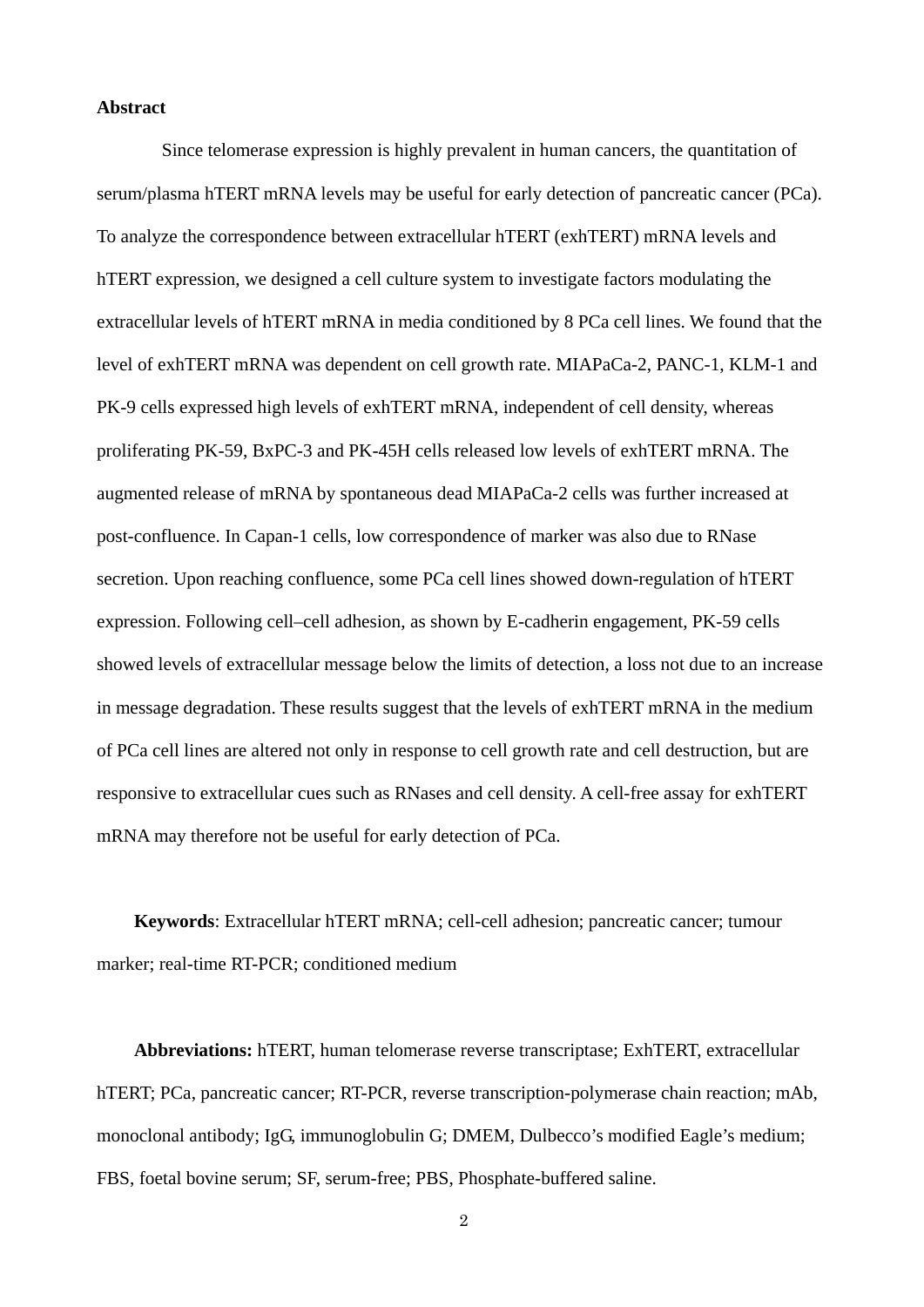#### **1. Introduction**

Pancreatic cancer (PCa) has the lowest survival rate among human solid cancers. It is quite difficult to detect PCa in the early stages and to differentiate between PCa and other benign pancreatic diseases. Reliable diagnostic markers are one of highly potent requisites for detecting PCa. CA19-9, a conventional serum marker used at the advanced stage of PCa, often suffers from low diagnostic specificity (Sawabu et al., 2004). Human telomerase activity (Avilion et al., 1996) and its catalytic component, human telomerase reverse transcriptase (hTERT) (Chen et al., 2000; Dasi et al., 2001; Miura et al., 2006; Pelosi et al., 2006), are promising potential diagnostic markers for cancer screening. However, expression of hTERT has been found in some types of normal cells and activated lymphocytes (Kolquist et al., 1998) and about 20% of human cancers have been reported to have lost the telomerase activity (Bryan et al., 1995). Recently, Hiyama and Hiyama (2003) suggested that hTERT mRNA may be a better marker than telomerase activity. High levels of hTERT mRNA have been observed in more than 80% of cancers, with upregulation occurring during early stages of carcinogenesis. However, extracellular hTERT (exhTERT) mRNA showed low (Pelosi et al., 2006) or high (Miura et al., 2006) diagnostic sensitivity as a marker. The level of exhTERT mRNA in plasma/serum was not always corresponding to that in several cancer tissues (Chen et al., 2000; Dasi et al., 2001; Pelosi et al., 2006). Although the reasons for these disadvantages remain to be clarified, the disadvantages are often associated with low levels of circulating exhTERT mRNA in patients with hTERT-positive cancers. These low levels were thought to be due to the small degree of cancer cell destruction and release of RNases (Miura et al., 2006) or to cancer type (Pelosi et al., 2006).

Kopreski et al. (1999) suggested that the tyrosinase mRNA in sera from melanoma-bearing patients was not so unstable as had previously been thought. Previous reports (Stroun et al., 1978; Halicka et al., 2000; Tsui et al., 2002; El-Hefnawy et al., 2004; Garcia et al., 2008) also suggested that cell-free mRNA is stabilised in certain vesicular forms in culture supernatants or in plasma/serum and protected to a considerable extent from digestion by extracellular RNases. Both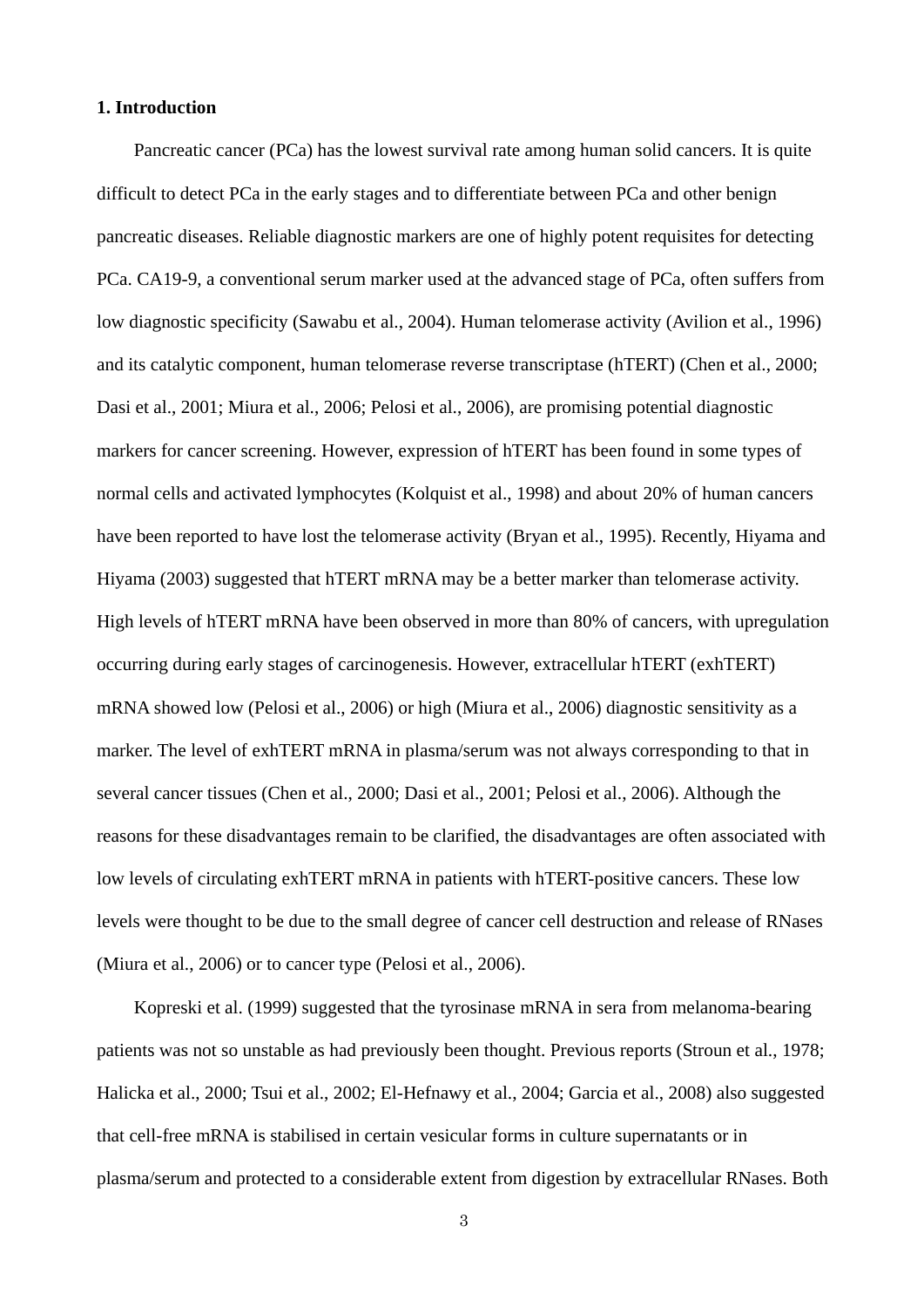passive (Halicka et al., 2000) and active (Stroun et al., 1978; Garcia et al., 2008; Skog et al., 2008; Hong et al., 2009) mechanisms of release of cell-free mRNA from cancers have been proposed.

In our preliminary studies, exhTERT mRNA was sometimes hardly detected in the conditioned medium of some hTERT-positive PCa cell lines. Further, studies with *in vitro* culture systems have been suggested to exclude some cancer characteristics such as lymphocytic infiltration and tumour-lymphovascular interactions (Tassi and Wellstein, 2006) and to introduce into quantitative analysis (Kulasingam and Diamandis, 2008) in cancer detection research. Thus, investigating the association of factors regulating exhTERT mRNA levels with cellular hTERT expression or with cell numbers in cell culture may provide insight into use of exhTERT mRNA as a diagnostic marker of PCa.

The purpose of this study was to investigate the factors that affect the detection of exhTERT mRNA marker in *in vitro* culture systems. Using real-time reverse transcription (RT)-polymerase chain reaction (PCR) detection, we quantified the amounts of exhTERT mRNA in cultured PCa cell lines with different growth rates and hTERT expression levels. Our results suggested that high cell density reduces the message release to the background level and results in the possibility of false negative detection in some low-release PCa cell lines. The results of the present study should help our understanding of exhTERT mRNA as a marker and its application for early PCa detection.

#### **2. Material and methods**

# 2.1. Cell lines and culture conditions

MIAPaCa-2, PANC-1, BxPC-3, KLM-1, PK-9, PK-45H and PK-59 cell lines were obtained from Cell Resource Center for Biomedical Research Institute of Development, Aging and Cancer, Tohoku University. MIAPaCa-2 and PANC-1 cells were maintained in Dulbecco's modified Eagle's medium (DMEM; Invitrogen, Carlsbad, CA) containing 10% foetal bovine serum (FBS; Invitrogen). BxPC-3, KLM-1, PK-9, PK-45H and PK-59 cells were grown in RPMI 1640 medium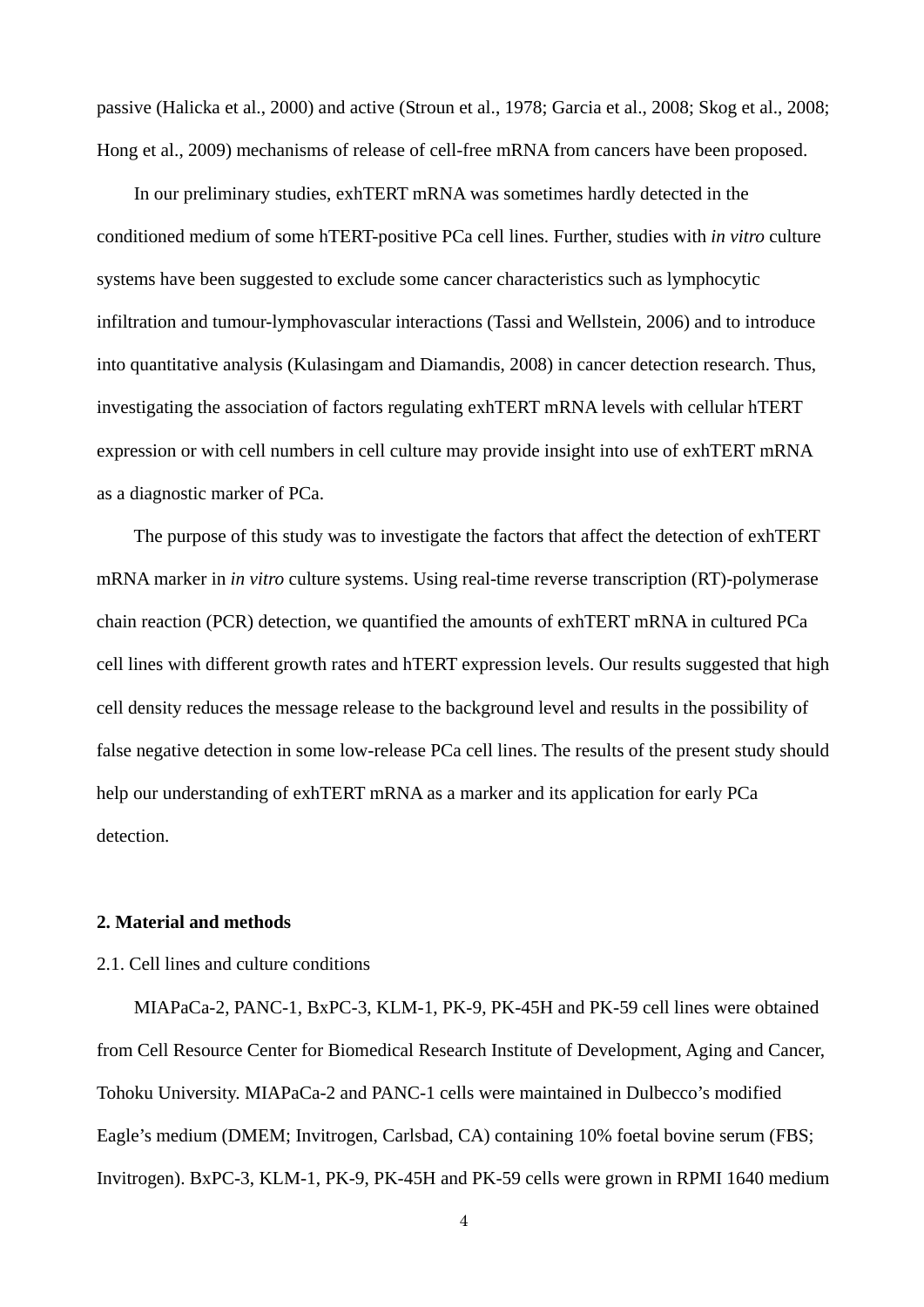(Invitrogen) supplemented with 10% FBS. Capan-1 cells (a gift from Dr. Hiroyasu Esumi, National Cancer Center Research Institute East) were cultured in DMEM supplemented with 20% FBS.

#### 2.2. Cell cultures in serum-free (SF) conditions

To avoid the effects of RNases in FBS, SF chemically defined media were used for some cells. Cosmedium 001 (Cosmo Bio Co., Tokyo, Japan) was used for PK-59 cells and Advanced DMEM/F12 medium (Invitrogen) supplemented with L-glutamine was used for MIAPaCa-2, PANC-1 and Capan-1 cells together with substrate coated with fibronectin (Sigma, St. Louis, MO). Both media contained insulin and transferrin.

# 2.3. Assay of cell growth rates and quantification of nonviable cells

Cells were seeded at a density of  $1-3\times10^5$  cells per 60-mm dish (Falcon; Becton Dickinson, Franklin Lakes, NJ) and fresh serum-supplemented or SF media were supplied every 3 days after plating. The percentage of dead cells was quantified by the trypan blue dye-exclusion method, which can detect both apoptotic and necrotic cells. The average population doubling time was calculated from the viable cell number in exponential growth phase. Viable and nonviable cells were counted using a haemocytometer; a minimum of 500 cells were counted in total.

# 2.4. Extraction of cellular RNA and extracellular RNA fractions

Cellular RNA was extracted using ISOGEN-LS reagent (Nippon Gene, Tokyo, Japan). Prior to preparing conditioned media, cell cultures were washed once with prewarmed fresh medium (serum-containing or SF medium), 1.5 mL (60-mm dish) or 4 mL (100-mm dish) of fresh medium was added, and the cells were further incubated for 12 hours. Following collection of conditioned media, the supernatants were obtained after two steps of centrifugation as described previously (Tsui et al., 2002; Garcia et al., 2008). Extracellular RNA was extracted from samples of 0.35 mL to 0.7 mL of the cell-free media. RNA was stored at  $-70^{\circ}$ C in 75% ethanol before use.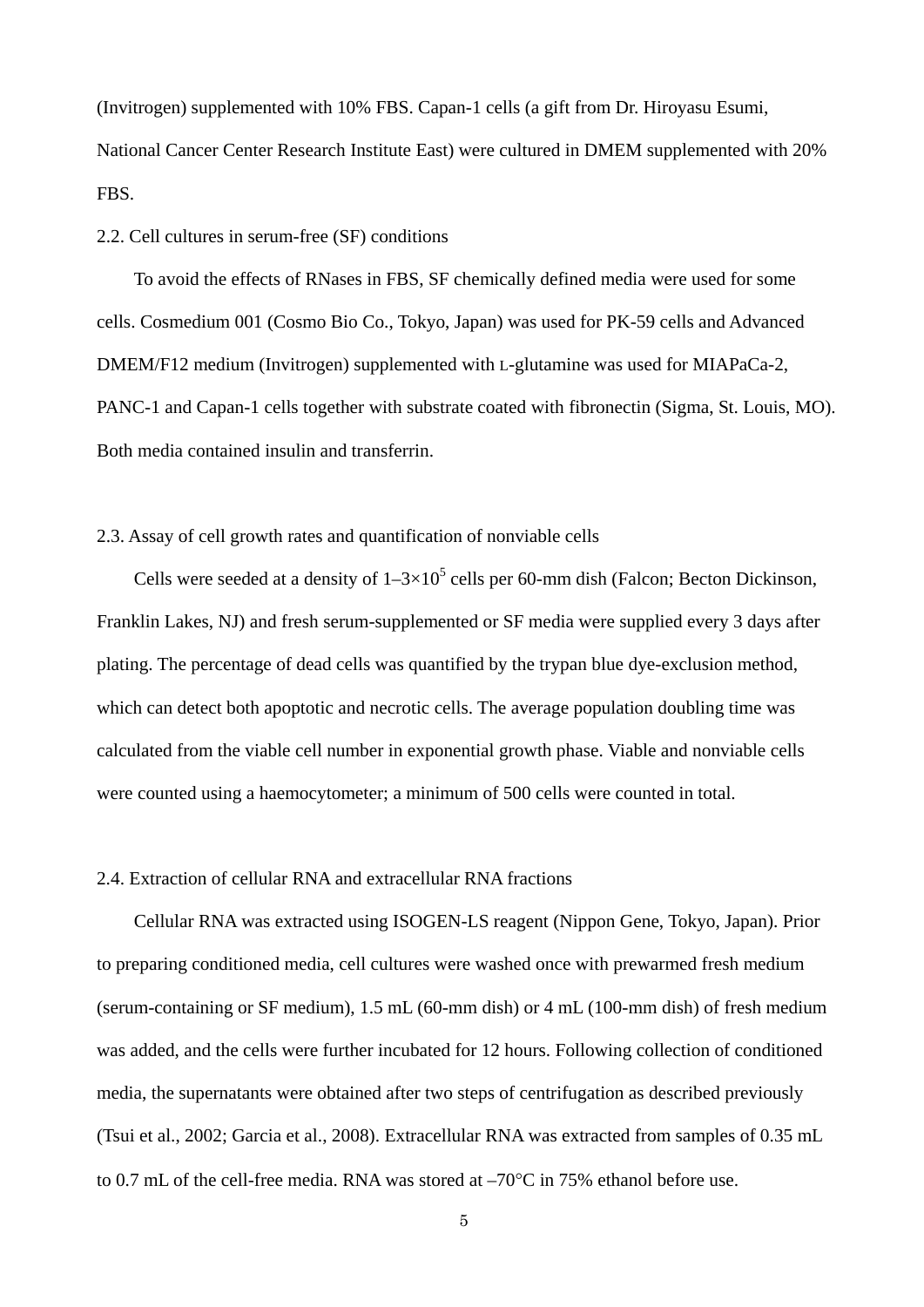#### 2.5. RT and PCR amplification

RNA was pre-treated with DNase 1 (Promega Corp., Madison, WI). RT reaction was performed using SuperScript III reverse transcriptase (Invitrogen) in a final volume of  $20 \mu L$  in accordance with the manufacturer's instructions. PCR amplification was performed with AmpliTaq Gold (Roche Diagnostics, Mannheim, Germany).

#### 2.6. Quantitative real-time PCR analysis

Real-time PCR was performed on a LightCycler thermal cycler system (Roche Diagnostics). Primers for hTERT, which produced an amplicon of 122 bp and did not target some splice variants, were as follows: forward, 5´-AACTCTTTGGGGTCTTGC-3´, reverse,

5´-GTGAAACCTGTACGCCTG-3´. The following primers for 18S rDNA, which produced an amplicon of 96 bp, were also applied: forward, 5´-CCAGTAAGTGCGGGTCATA-3´, reverse, 5´-GGGCCTCACTAAACCATCC-3´. cDNA was amplified with a pre-cycling hold at 95°C for 10 min, followed by 45 cycles of denaturation at 95°C for 10 s, combined annealing-extension at 64 $\degree$ C for 8 s, and 72 $\degree$ C for 12 s, followed by reading of fluorescence emission at 78 $\degree$ C for 2 s. Amplification was carried out in a final volume of  $15 \mu$ L containing 5 pmol each primer, 4 mM MgCl<sub>2</sub>, reverse-transcribed cDNA and  $1\times$  DNA master SYBR Green 1 mix. Amplified products were analysed using 3% NuSieve 3:1 agarose gels (Cambrex Bio Science, Rockland, ME) and visualised by staining with SYBR Gold (Molecular Probes Inc., Eugene, OR). The amplification specificity was also monitored by LightCycler melting curve analysis. Recombinant pGEM easy T-vectors (Promega) containing either hTERT cDNA or 18S rDNA were used as standards for calibration. The amplification ranges for hTERT cDNA and 18S rDNA were linear over 7 (10 $^{\rm 2-10^{\rm 9}}$ copies per reaction) and  $4(10^3$ -10<sup>7</sup> copies per reaction) logarithmic dilutions, respectively. If required, the data for 18S rDNA obtained after RT and PCR amplification were used to normalise the sample-to-sample variation in the amount of input DNA. The hTERT mRNA levels were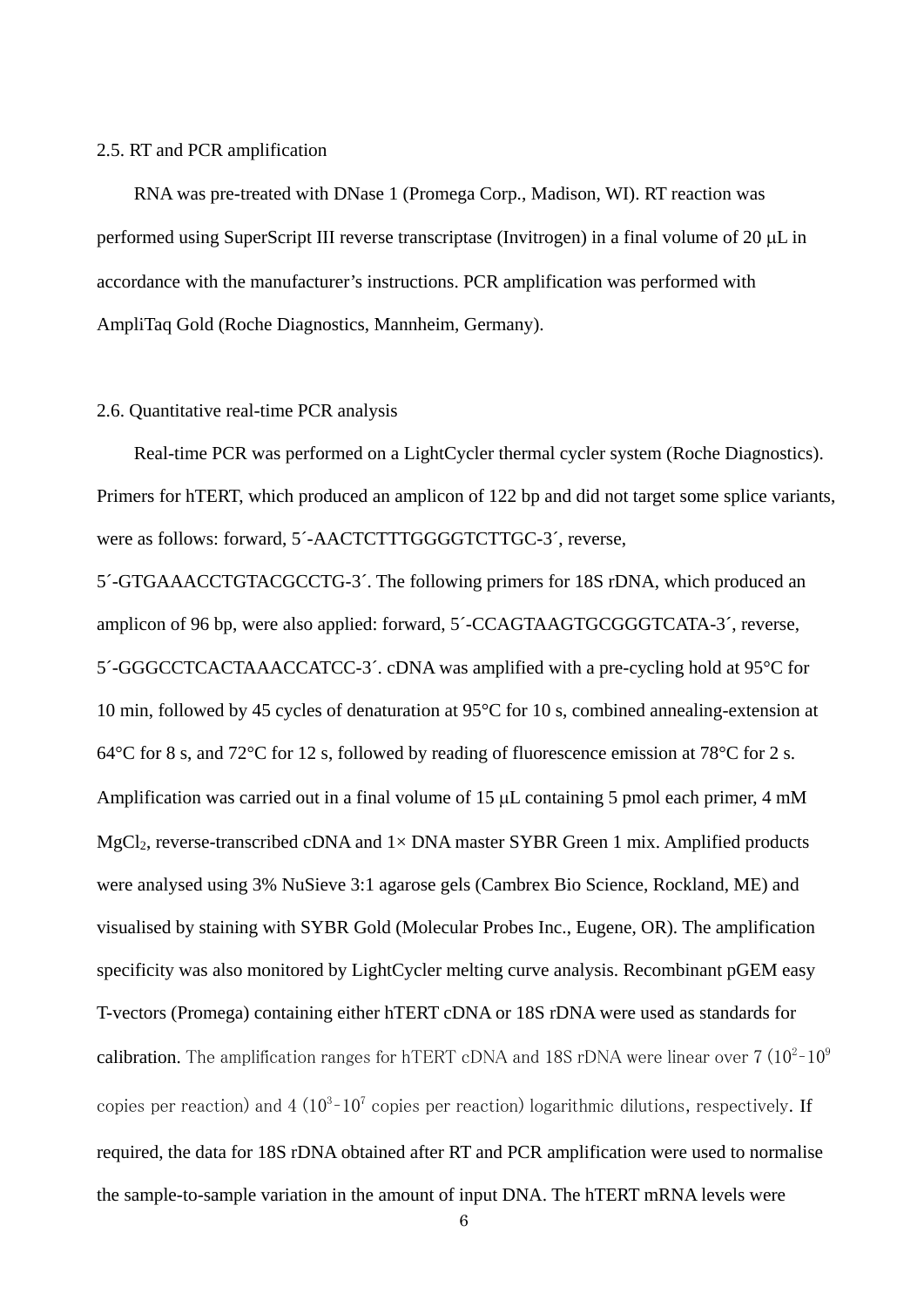determined from the relative ratio between the crossing point (Cp) of (hTERT:18S) sample divided by (hTERT:18S) calibrator.

#### 2.7. Assay of message stability in the conditioned media of confluent PK-59 cells

RNA degradation was examined by monitoring the decay of exhTERT mRNA obtained from SF cultures. A combination of 0.35 mL of conditioned medium  $(4.2-4.8\times10^{4}$  copies of exhTERT mRNA) derived from proliferating PK-59 cells and 0.35 mL of that from confluent cells was applied for incubation at 37°C. After incubation, RNA was extracted using ice-cold Isogen-LS reagent, reverse-transcribed and quantified by real-time PCR assay.

# 2.8. Treatment with E-cadherin neutralising antibody

Exponentially growing cells were harvested and washed in phosphate-buffered saline (PBS). The cells  $(10^5 \text{ cells/mL})$  were seeded on non-coated or fibronectin-coated 6-well plates (Falcon) and cultured in the presence or absence of 10  $\mu$ g/mL of mouse anti-E-cadherin monoclonal Ab (mAb) HECD-1 (Takara Bio, Otsu, Japan) for 12 hours under SF conditions. Mouse immunoglobulin G (IgG) (Dako, Carpinteria, CA) was used as a control.

#### 2.9. Immunoblotting analysis

Cells were lysed in a lysis buffer containing 50 mM Tris-HCl (pH 7.5), 250 mM NaCl, 5 mM EDTA,  $1\%$  Triton X-100, 0.1% SDS and protease inhibitor cocktail (Sigma). Cell lysates (20  $\mu$ g of protein) were fractionated by 7.5% SDS-PAGE. The proteins blotted onto polyvinylidene difluoride membranes were analysed using HECD-1 or anti-actin antibody. The bound antibody was detected using peroxidase-conjugated secondary reagents and an enhanced chemiluminescence kit (Amersham Biosciences, Piscataway, NJ).

# 2.10. Statistical analysis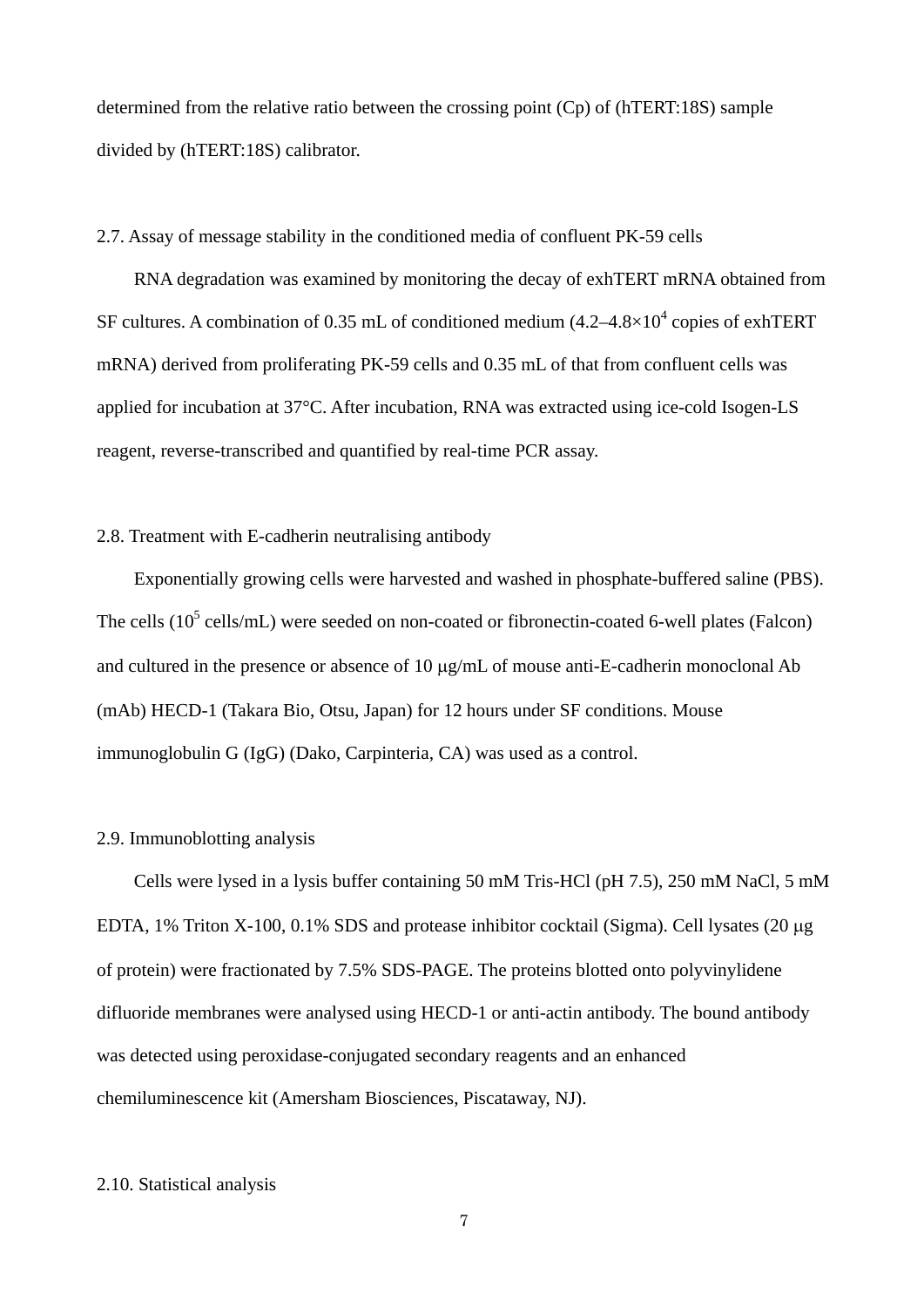Student's *t* test was used for statistical analyses and *P* < 0.05 was considered significant.

## **3. Results**

#### 3.1. Quantification of hTERT expression in 8 PCa cell lines

The doubling time of 8 PCa cell lines varied from 27 to 48 hours (Fig. 1A). Cellular levels of hTERT expression, normalised by 18S rRNA, were higher in the cells with a shorter doubling time. The rapidly growing cells, such as MIAPaCa-2, PANC-1, KLM-1 and Capan-1 cells, with doubling times of 27 to 31 hours, showed high levels of hTERT expression over a range of  $3-5\times10^{-3}$ . The hTERT expression levels of slow-growing BxPC-3 and PK-45H cells were less than  $2\times10^{-3}$ , and cells with moderate growth rates, PK-9 and PK-59, showed moderate hTERT expression levels  $(2-4\times10^{-3})$ . Thus, hTERT expression was correlated with the growth rates of PCa cell lines *in vitro*. In contrast, quantitative analyses showed high mean  $\pm$  SD levels of expression of 18S rRNA in MIAPaCa-2 (2.68  $\pm$  0.15 x 10<sup>9</sup> copies/ $\mu$  L) and PANC-1(2.53  $\pm$  0.20 x  $10^9$ ) cells, intermediate levels of expression in KLM-1(1.50  $\pm$  0.15 x 10<sup>9</sup>) and BxPC-3 (1.71  $\pm$ 0.25 x 10<sup>9</sup>) cells and lower levels ( $\langle 1.15 \times 10^9 \text{ copies/ } \mu \text{ L} \rangle$  in the other PCa cell lines, indicating that the expression of 18S rRNA was unrelated to the doubling potentials of PCa cell lines.

#### 3.2. Time course of exhTERT mRNA accumulation in the conditioned media

To examine the relationship between exhTERT mRNA level and cell growth rate, mid-log phase (day 5) cultures of MIAPaCa-2, KLM-1 and PK-59 cells were analysed (Fig. 1B). The exhTERT mRNA levels for MIAPaCa-2 and KLM-1 cells were always higher than those of PK-59 cells, suggesting that exhTERT mRNA accumulation is related to cell growth. In contrast, the levels of extracellular 18S rRNA in the conditioned media of KLM-1 and PK-59 cells ranged from 0.6 to  $2.0 \times 10^9$  copies, and that from MIAPaCa-2, in which the extracellular 18S rRNA level increased with cell density, ranged from 0.6 to  $7.5 \times 10^{10}$  copies (Fig. 1C). Thus, cell-free 18S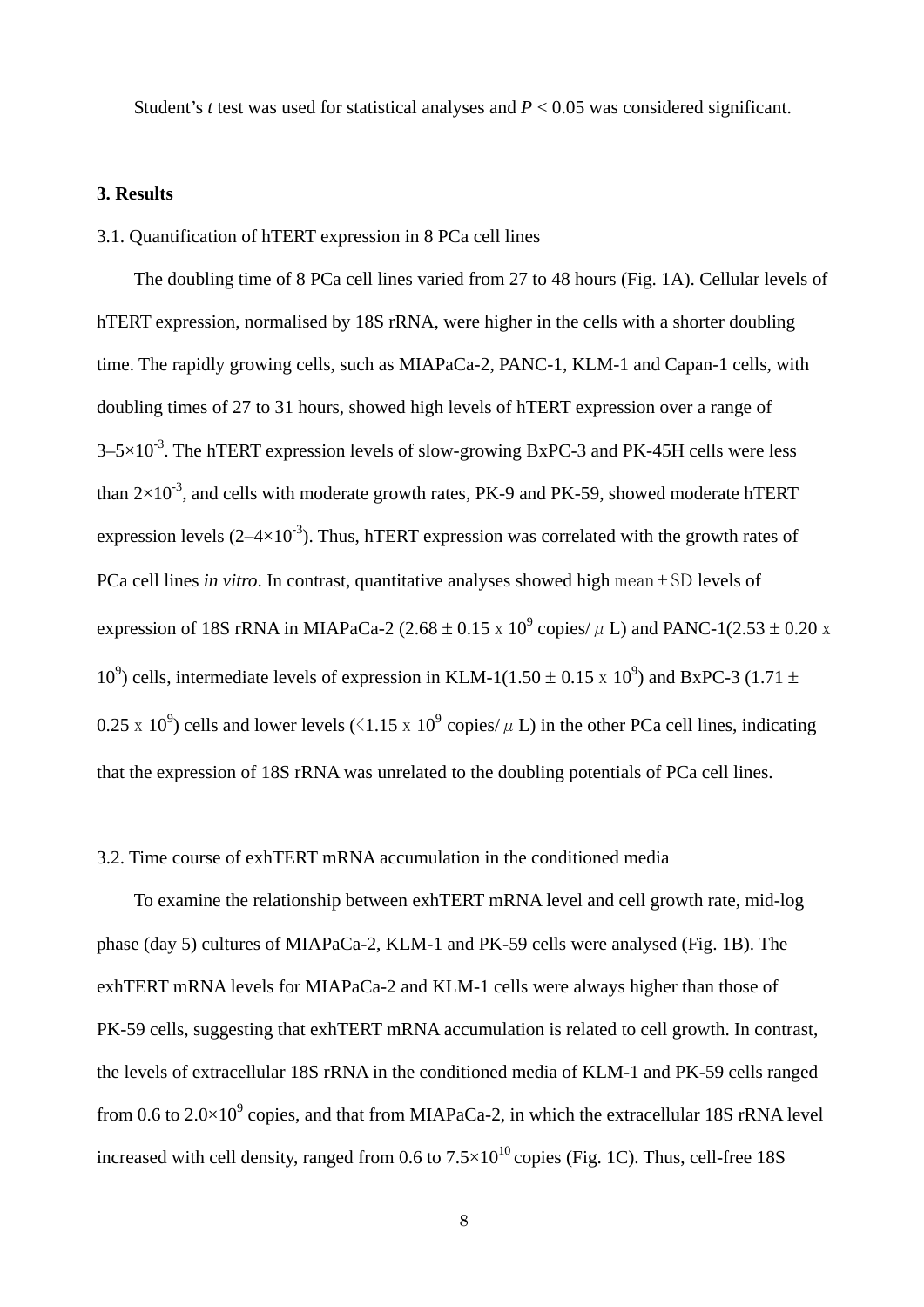rRNA was accumulated in KLM-1 and PK-59 cells in a manner unrelated to cell growth.

3.3. Influence of cell density on exhTERT mRNA levels in serum-supplemented cultures

The exhTERT mRNA levels were compared between cultures at two cell densities: low cell density (L), under which the cells continued to proliferate, and high cell density (H) in stationary phase (Fig. 1D). No significant differences according to cell density were found in the media of MIAPaCa-2, PANC-1, KLM-1 or PK-9 cells, which showed high exhTERT mRNA levels (average  $0.5-1.2\times10^6$  copies/ $10^6$  cells, L and H) ( $P > 0.05$ ). In contrast, exhTERT mRNA was almost undetectable in the media of confluent PCa cells that showed low message levels of less than  $3\times10^5$  copies/10<sup>6</sup> cells under conditions of cell proliferation (L).

3.4. Density-dependent down-regulation of hTERT expression in PANC-1, PK-59 and Capan-1 cells cultured in SF media

Under SF culture conditions, the average cellular levels of hTERT expression in PANC-1 and PK-59 cells were 1.38 and  $1.32 \times 10^{10}$  copies/10<sup>6</sup> cells at low cell density (L), respectively (Fig. 2A). At high cell density (H), both of these cell lines and Capan-1 cells showed significant decreases in hTERT expression, with levels of 43%, 42% and 50% of those under conditions of cell proliferation, respectively. In contrast, hTERT expression in MIAPaCa-2 cells was augmented by increasing cell density  $(P < 0.05)$ . These results suggest that hTERT expression in some PCa cell lines is down-regulated in a density-dependent manner.

3.5. Density-dependent message loss in the media of PK-59 and Capan-1 cells of SF cultures

ExhTERT mRNA was undetectable in confluent cultures of PK-59 and Capan-1 cells (H; Fig. 2B, right), even under culture conditions where serum RNases were excluded. In contrast, the exhTERT mRNA level of confluent PANC-1 cells (H) was similar to that under low-density culture conditions (L)  $(P > 0.05)$ , whereas that of MIAPaCa-2 cells was augmented by cell density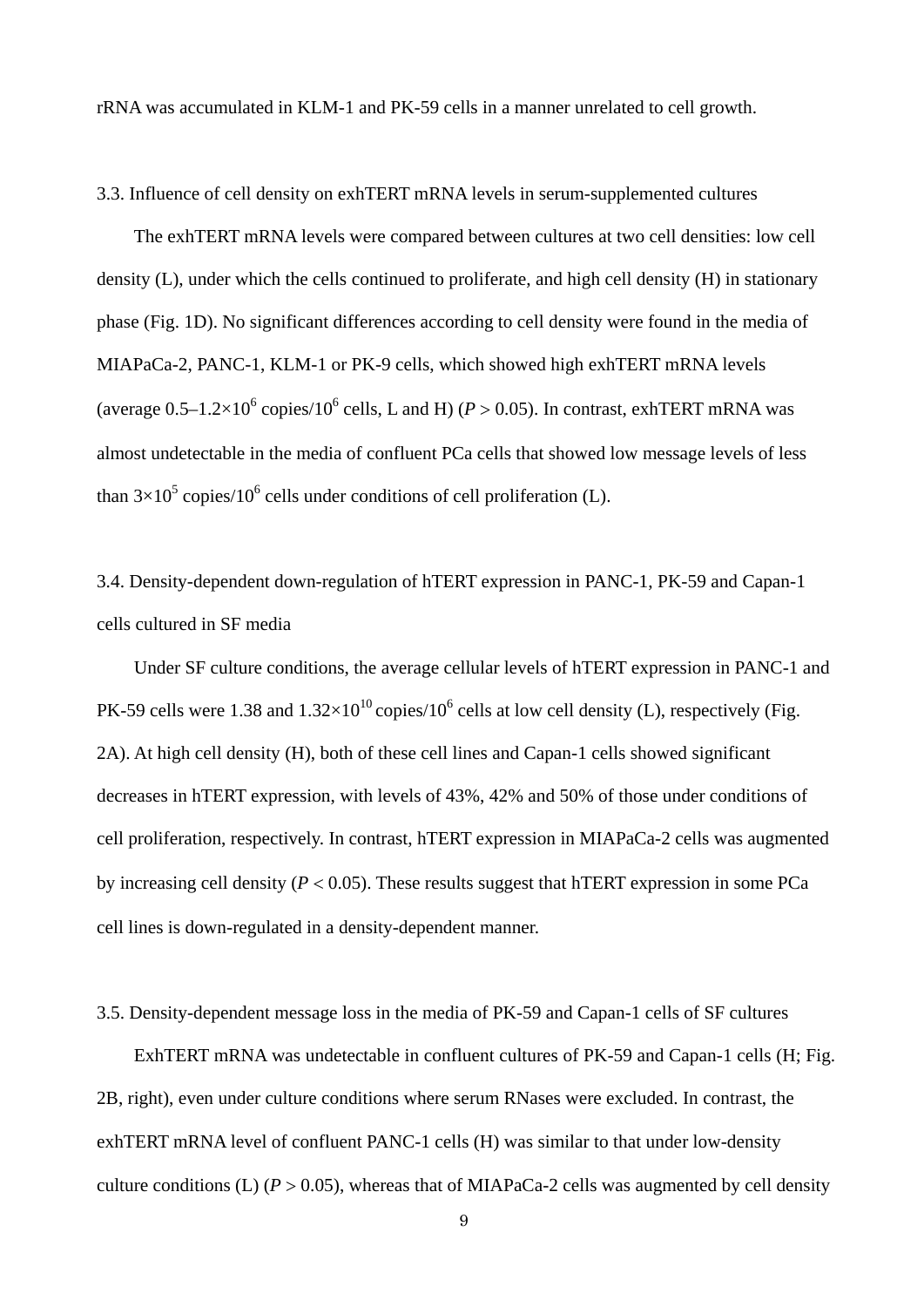(Fig. 2B, left) ( $P < 0.01$ ). We next estimated the apparent release rate of exhTERT mRNA from each type of proliferating cells into the culture media (L). Apparent release rate was calculated by division of extracellular hTERT mRNA by intracellular hTERT mRNA per hour. The release of cellular hTERT mRNA into the media of MIAPaCa-2 and PANC-1 cells was  $1.1-1.4\times10^{7}$ copies/hour, whereas that for PK-59 cells was about  $9\times10^5$  copies/hour, indicating a low release in PK-59 cells.

3.6. Density-dependent message loss in response to cell–cell adhesion interactions in PK-59 cells

To directly confirm the density-dependent changes in exhTERT mRNA, its levels were analysed in cultures of PK-59 cells at 4 different growth phases, *i.e.*, 2, 4, 6 and 8 days after cell seeding. The 122-bp hTERT cDNA product was detected in the first 3 phases depending on cell growth in culture (lanes 1 to 3, Fig. 3), whereas no product was observed in the media of cultures in stationary phase carrying  $1.3 \times 10^5$  cells/cm<sup>2</sup> (lane 4). These results suggested the reduction of exhTERT mRNA to the background level ( $<$  30 copies/10<sup>6</sup> cells) at confluence in cultures of PK-59 cells. In contrast, the level of extracellular 18S rRNA was not altered during the experimental periods.

#### 3.7. Influence of cell density on MIAPaCa-2 and PK-59 cell viability

Spontaneous cell death can also be found in cancer cells at the post-confluent stage (Hosick, 1976). A mechanism by which RNA is packaged and separated from dead cells has been suggested (Halicka et al., 2000). We examined whether changes in exhTERT mRNA level in MIAPaCa-2 and PK-59 cells may respond to this in our culture system. Approximately 3.4% of confluent PK-59 cells (H) were positive on trypan blue dye-exclusion test (Fig. 4). The frequencies of dead cells did not increase in proliferating PK-59 cells (L), which were exhTERT-positive. In contrast, approximately 4.3% and 11.8% of MIAPaCa-2 cells showed spontaneous cell death in cultures before (L) and after (H) reaching confluence, respectively. The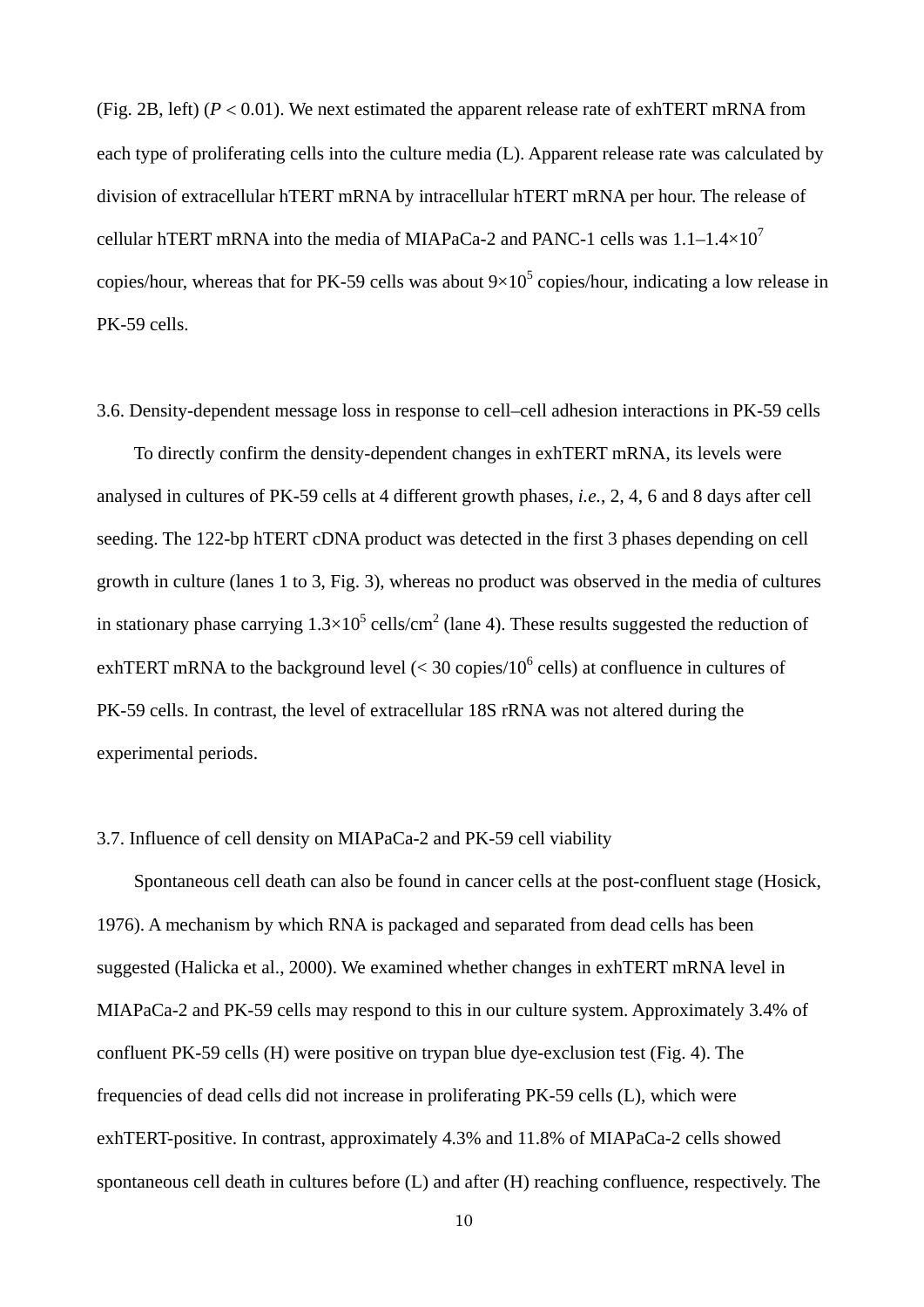results suggested that high cell density causes a significant increase in spontaneous cell death in MIAPaCa-2 cells  $(P < 0.01)$ , resulting in an increase in exhTERT mRNA.

#### 3.8. Little augmentation of message degradation outside confluent PK-59 cells

The stability of cell-free RNA has been examined by monitoring its degradation on incubation with plasma/serum (Tsui et al., 2002; El-Hefnawy et al., 2004). We examined the possible mechanism of message loss due to possible increases in extracellular RNase levels. When the stability was monitored on incubation with media (Fig. 5), about 5%–8% message loss was observed even on prolonged exposure for 2 hours, with stability almost identical to that in the unconditioned control medium. As a control, the media derived from confluent Capan-1 cells, a PCa cell line that shows RNase outside the cells (Fernandez-Salas et al., 2000) were combined with the exhTERT mRNA of PK-59 cells. Message degradation, with a half-life of about 80 min, was observed (Fig. 5). These results suggested that the density-dependent message loss in PK-59 cells was not attributable to an increase in RNA degradation in culture medium.

#### 3.9. Cell–cell adhesion accompanied by message loss

Cell–cell adhesion is maintained by E-cadherin, which mediates epithelial adherens junction organisation. Anti-E-cadherin antibody mimicked the formation of cadherin-mediated cell–cell interactions *in vitro* (St. Croix et al., 1998; Symons et al., 2002). We examined whether the antibody treatment resulted in changes in exhTERT mRNA levels. PK-59 and MIAPaCa-2 cells were treated with anti-E-cadherin antibody (mAb as in Fig. 6A) or control immunoglobulin for 12 hours, leading to loss of message from the cultured medium of PK-59, but not MIAPaCa-2, cells (Fig. 6A). There was no significant difference in the levels of extracellular 18S rRNA, suggesting that the antibody treatment had no effect on RNA metabolism in the two PCa cell lines. To assess whether E-cadherin expression contributed to the observed differences in antibody response, we assayed E-cadherin expression in these cell lines by Western blotting (Fig.6B). MIAPaCa-2 cells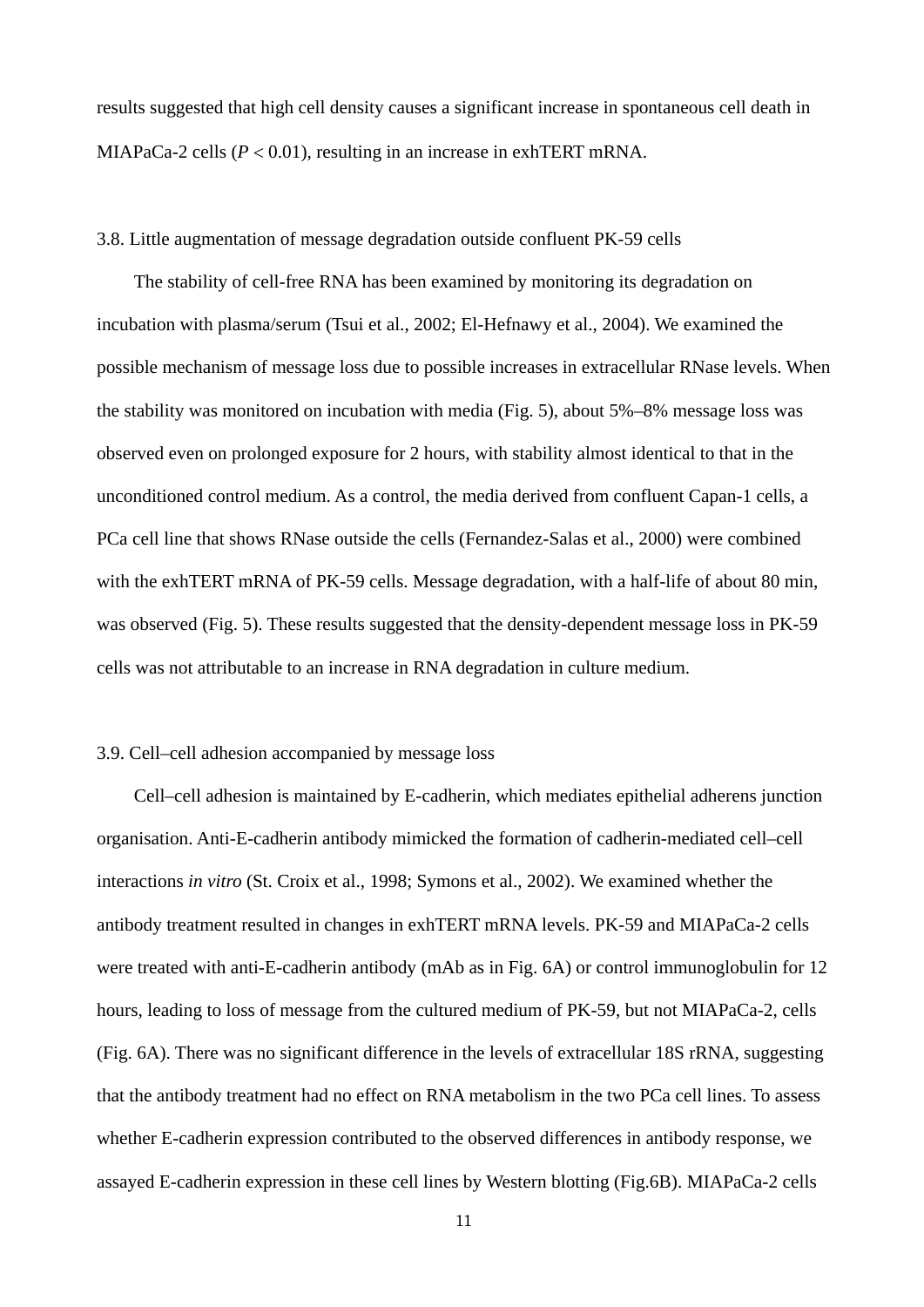showed no expression of E-cadherin, consistent with observations reported previously (Nakajima et al., 2004), whereas it was detected in PK-59 cells. These results suggested that E-cadherin-mediated cell–cell adhesion may be involved in message loss outside the cells.

## **4. Discussion**

There have been little preclinical studies regarding the relationship between the levels of hTERT expression and exhTERT mRNA. In this study, using four culture conditions, including medium with and without serum, in addition to different conditions from logarithmic growth to confluence, we investigated what factors determine the levels of exhTERT mRNA in the conditioned medium of cultured PCa cells. The present study suggested the involvement of at least four factors that influenced *in vitro* modulation of exhTERT mRNA levels: cell growth rate, cell density, RNase and cell destruction.

First, our results revealed high exhTERT mRNA levels in cultures of rapidly growing PCa cells, such as MIAPaCa-2, PANC-1 and KLM-1 cells, whereas low levels were observed in slow-growing BxPC-3 and PK-45H cells. Under SF culture conditions, apparent release rates were approximately 10-fold higher in proliferating MIAPaCa-2 and PANC-1 cells than in proliferating PK-59 cells. Thus, cell growth rate is one of the factors determining exhTERT mRNA levels *in vitro*.

Second, the hTERT expression was down-regulated in confluent cultures of PANC-1, PK-59 and Capan-1 cells by about 50% to 58% of the levels found in the corresponding proliferating cells. Although the down-regulation of hTERT activity has been reported in quiescent mouse cells (Holt et al., 1996), to our knowledge, this is the first report of the down-regulation of message levels in human cancer cells at confluence. The observation that this effect is mediated by cell density is interesting because down-regulation was often accompanied by message loss in low-release PCa cells. Although there is no direct evidence linking both observations, the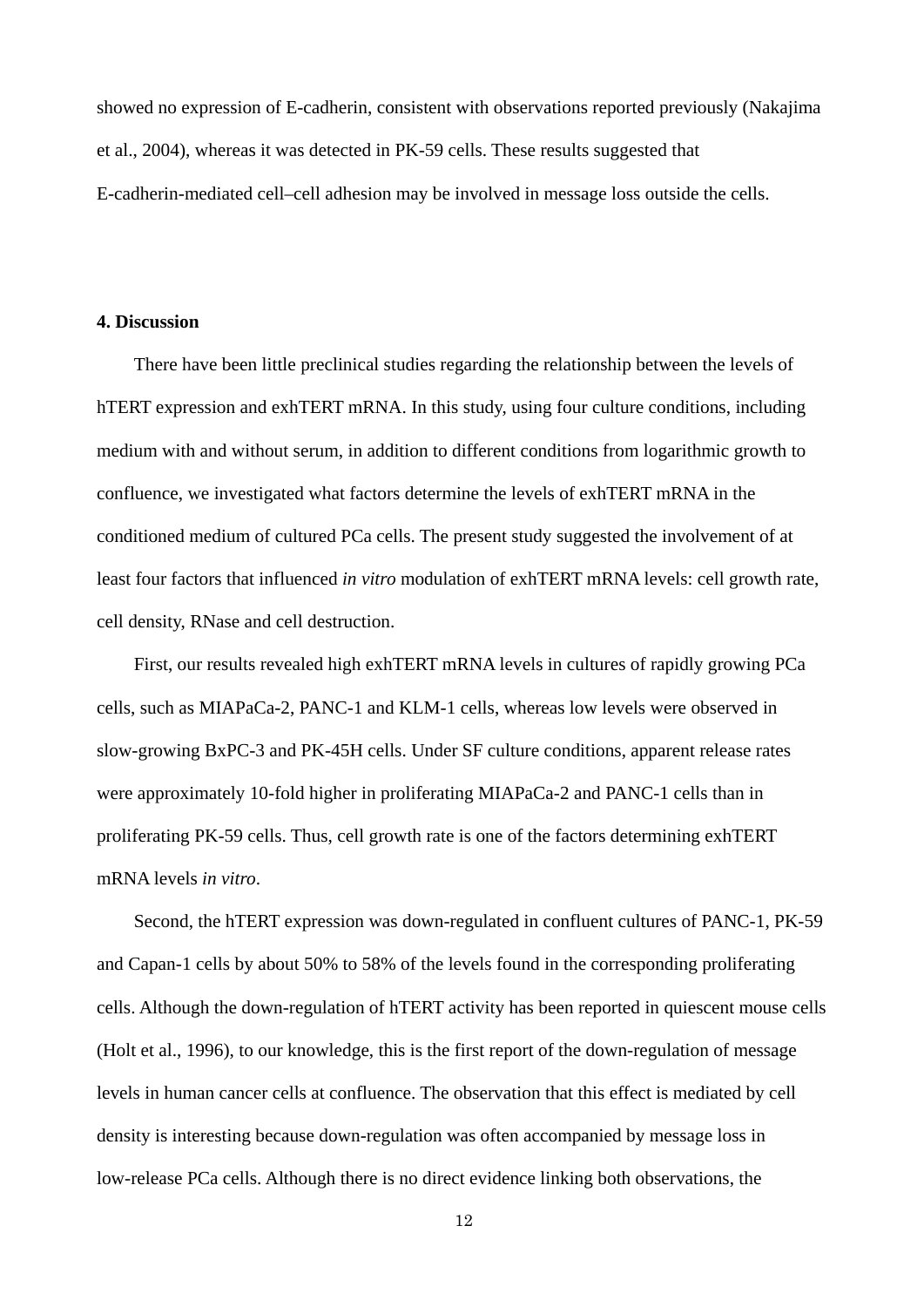message loss appears to be closely coupled with cell–cell adhesion mediated by E-cadherin and growth arrest in PK-59 cells. We postulated that cell–cell adhesion may then cause a decrease in message release to below the limit of detection, resulting in message loss.

Third, the results of combination experiments indicated that the exhTERT mRNA of PK-59 cells was substantially stable. We did not directly address RNases, but it was unlikely that the exhTERT mRNA loss in PK-59 cells was due to an increase in degradation by RNases. The cell-free RNA was also shown to be stable for several hours, as reported previously (Tsui et al., 2002; El-Hefnawy et al., 2004). In contrast, the instability observed in Capan-1 cells may be due to RNases, although the mechanism by which they cause lability of enclosed mRNA is not yet known. The exhTERT mRNA levels may depend on both the rate of message supply and rate of degradation in the medium of RNase-secreting cancer cells. Our results indicating a change in positivity in Capan-1 cells under SF condition in culture support this suggestion.

Fourth, MIAPaCa-2 cells have a defect in adhesion-regulated control, known as contact inhibition, loss of which is often found in E-cadherin-deficient, poorly differentiated cancer cells (St. Croix et al., 1998; Motti et al., 2005). Among the 8 PCa cell lines examined, only MIAPaCa-2 cells showed high message levels in post-confluent cultures. It has been suggested that extracellular mRNA is released from nonviable (Halicka et al., 2000) as well as viable (Stroun et al., 1978; Garcia et al., 2008; Skog et al., 2008; Hong et al., 2009) cells. The augmentation of exhTERT mRNA levels by high cell density may be caused by dead cells during persistent cell proliferation of MIAPaCa-2 cells, as suggested by the measurement of cell viability and extracellular 18S rRNA level, a putative indicator of cell destruction in cultures (Bottcher et al., 2006).

Quantitative analysis indicated that PK-59 cells appeared to be low-release cancer cells, the extracellular levels of which remained low irrespective of RNase and unaltered under alternate culture conditions between serum-supplemented and SF medium. When the extracellular levels were compared in cultures of 10<sup>6</sup> serum-fed cells, an average of  $1.6\times10^5$  copies of exhTERT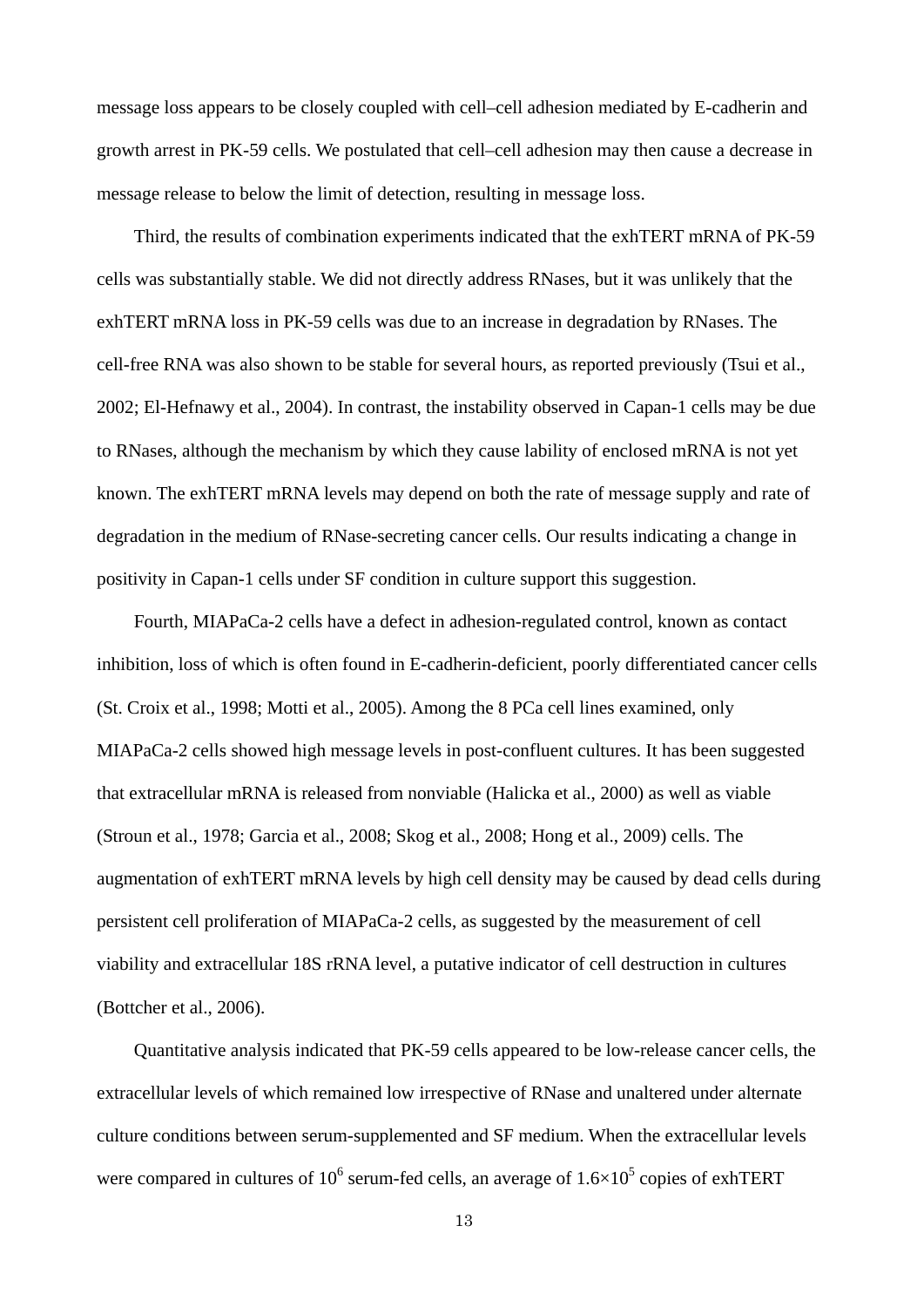mRNA, representing about one-eighth to one-third of the levels found in MIAPaCa-2, PANC-1, KLM-1 and PK-9 cells, were found in the media of PK-59 cells. The results suggested that the extracellular levels may not be indicative of the number of the cells conditioning the medium, as compared with the relevant levels found in high-release cells. Further, PK-59 cells showed message loss at confluence, indicating that there may be false negative results on analysis of exhTERT mRNA from low-release cells *in vitro*. Low exhTERT mRNA levels in BxPC-3 and PK-45H cells also remained unaltered regardless of RNase and alternate culture conditions (data not shown), suggesting that BxPC-3 and PK-45H cells also have a low-release phenotype. Further studies in large samples of PCa cells are required to confirm the phenotype.

Previous studies (Dasi et al., 2001; Miura et al., 2006) have reported that the levels of cell-free hTERT mRNA did not always correlate with clinical parameters including tumor grade. We examined the levels of exhTERT mRNA in 8 PCa cell lines histologically classified as well (Capan-1 and PK-45H), moderately (PK-9, PK-59 and BxPC-3), and poorly (MIAPaCa-2, PANC-1 and KLM-1) differentiated (Amikura et al., 1995; Kimura et al., 1996; Furukawa et al., 1998; Sipos et al., 2003). We found that the three poorly differentiated PCa cell lines exhibited high levels of exhTERT mRNA whereas the well differentiated PK-45H cell line showed low levels of exhTERT mRNA. However, some differences of exhTERT mRNA levels were also observed among moderately differentiated PCa cell lines.

 Cell growth-related mRNAs are reported contained in, and released from, microvesicles (Skog et al., 2008; Hong et al., 2009). ExhTERT mRNA appears to be released from proliferating PCa cells through microvesicles. Tyrosinase mRNA released by proliferating melanoma cells can be detected in cell-free RNA fractions (Kopreski et al., 1999). We found that the exhTERT mRNA release was dependent on cell growth rate, suggesting that the RNA marker may not be spontaneouly released but actively liberated from proliferating PCa cells. The manner of marker liberation made it possible to develop quantitative approaches in cell cultures. Analysis of two types of PCa cells which have different capacities for active liberation of exhTERT mRNA will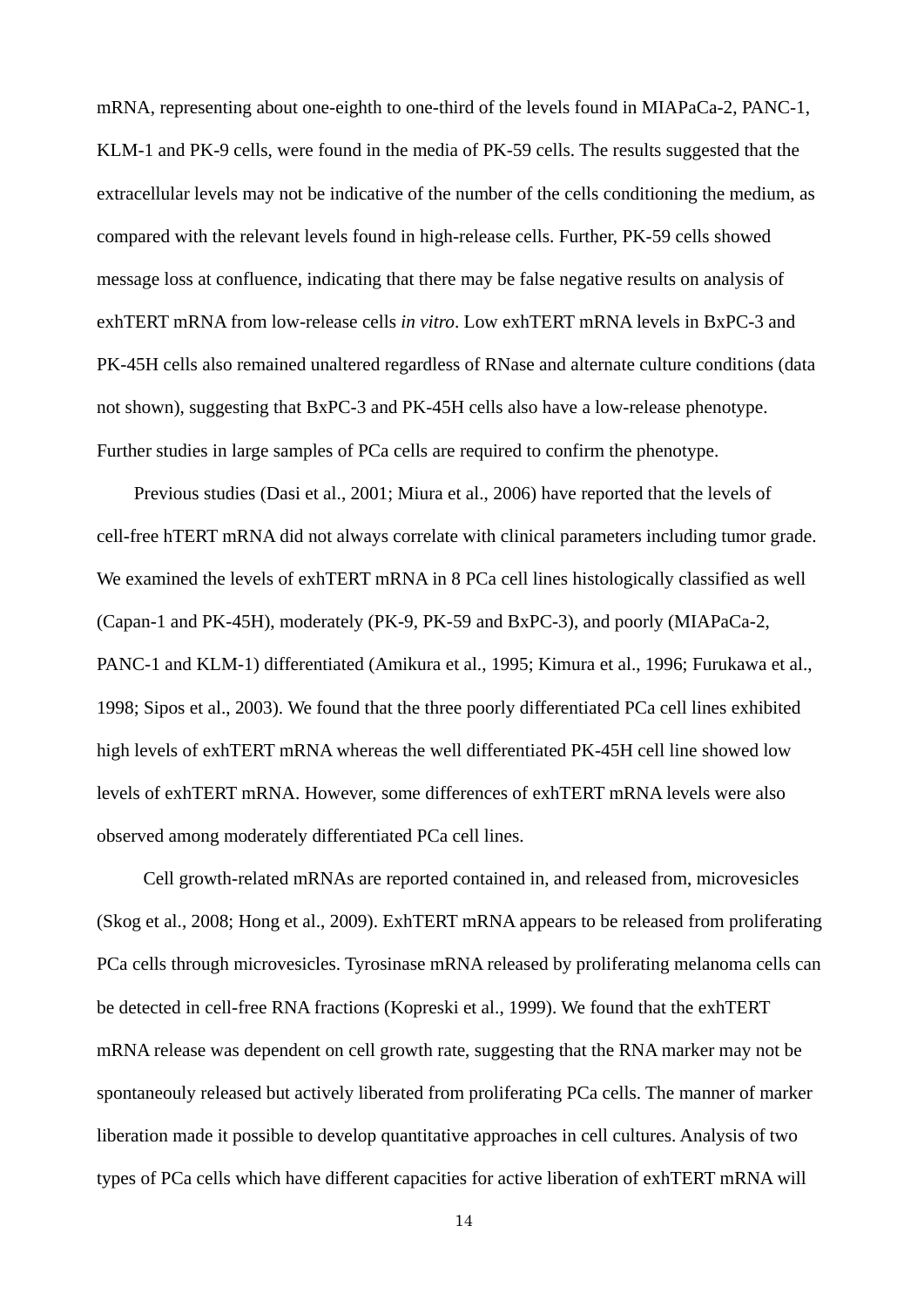help us to understand the mechanisms of release and the association of the marker secretion in the malignant progression of PCa. Our studies suggested that only a minor fraction of cellular hTERT mRNA was released as exhTERT mRNA. The amount of exhTERT mRNA released in the SF medium was about 0.028%, 0.025% and 0.0017% of cellular hTERT mRNA present in proliferating MIAPaCa-2, PANC-1 and PK-59 cells, respectively. Since the amount of extracellular 18S rRNA due to cell destruction was 0.2% to 0.88%, that of cellular 18S rRNA present in SF cultures of MIAPaCa-2 cells (data not shown), the amounts of exhTERT mRNA released by proliferating cells were lower than those of 'passively released'exhTERT mRNA (1/517 to 1/8) expected from cancer cell disruption. Though the release was much lower, changes in exhTERT mRNA level were nevertheless detected during proliferation of PK-59 cells. Further, low exhTERT mRNA released by some well and moderately differentiated PCa cell lines could also be detected in cell-free RNA fractions. Thus, even a minor but substantial fraction of exhTERT mRNA is useful as a marker *in vitro*.

Microvesicles in conditioned medium have also been shown to contain 18S rRNA (Hong et al., 2009). In general, the cellular levels of 18S rRNA are independent of cell proliferation status and are used as an internal control for gene expression in pancreatic tissues (Rubie et al., 2005). Since its cellular levels are high, cares must be taken in quantitative analysis (Rubie et al., 2005). Our findings also suggest a lack of correlation between culture volume and 18S rRNA release in microwell analyses. It is likely, however, that products of the housekeeping gene may be released regardless of exhTERT mRNA release. Our preliminary results from three independent experiments showed that extracellular levels of 18S rRNA remain almost unchanged, even down-regulation of hTERT expression reduced the level of exhTERT mRNA to lower than background (data not shown). Moreover, the levels of 18S rRNA release were almost unaltered during the proliferation of KLM-1 and PK-59 cells, in which the release of exhTERT mRNA was augmented. Further, KLM-1 cells showed low levels of extracellular 18S rRNA and high exhTERT mRNA release, whereas BxPC-3 cells showed high levels of extracellular 18S rRNA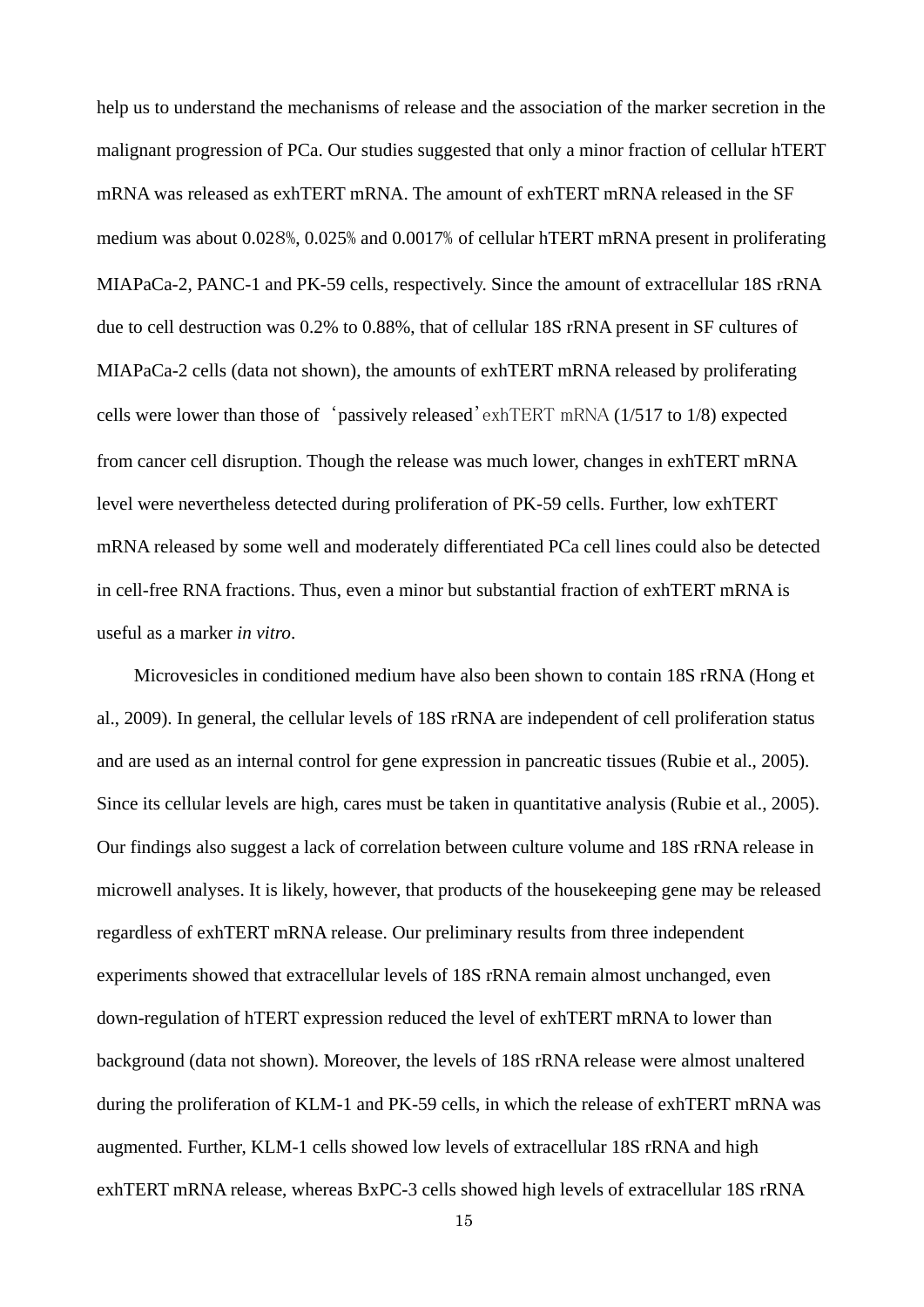and low exhTERT mRNA release (data not shown), suggesting that different mechanisms may be responsible for the release of exhTERT mRNA and 18S rRNA.

In a clinical setting, the most important question is whether PCa cells with low exhTERT mRNA release may be present in pancreatic lesions *in vivo*. If present, this could result in overdiagnosis in association with infiltrated lymphocytes. Correlation of marker analysis with cytological assessment could minimise the risk of false diagnosis (Hiyama and Hiyama, 2003). Although the modality may suffer from low specificity, Dasi *et al.* (2001) reported that the mean values of plasma exhTERT mRNA in cancer patients with colorectal cancer and follicular lymphoma were significantly higher than those in healthy controls, but no significant correlation was observed between the clinical tumour stage and the amount of plasma exhTERT mRNA. Analysis of cell-free exhTERT mRNA prior to dissemination of cancer cells could provide a promising non-invasive means of early detection of cancer cells (Chen et al., 2000; Dasi et al., 2001). We found, however, that factors such as RNases and cell density, in addition to cell growth rate and cancer cell destruction, influenced the release of exhTERT mRNA from PCa cells. Moreover, *in vivo*, exhTERT mRNA is produced not only by cancer cells but also by lymphocytic cells. These findings suggest that assays of plasma/serum exhTERT mRNA levels for the early detection of PCa or as trace maker during therapy would be inapplicable clinically.

In conclusion, a quantitative approach using cell culture systems provided useful information regarding the marker exhTERT mRNA. The applicability of the marker to some well and moderately differentiated PCa cell lines may be almost dependent upon the feasibility to detect low exhTERT mRNA release under conditions of cell proliferation. The RNA-based marker in microvesicles may have clinical utility at higher stages of the asymptomatic cancer. Further studies are required to assess the clinical relevance of our findings.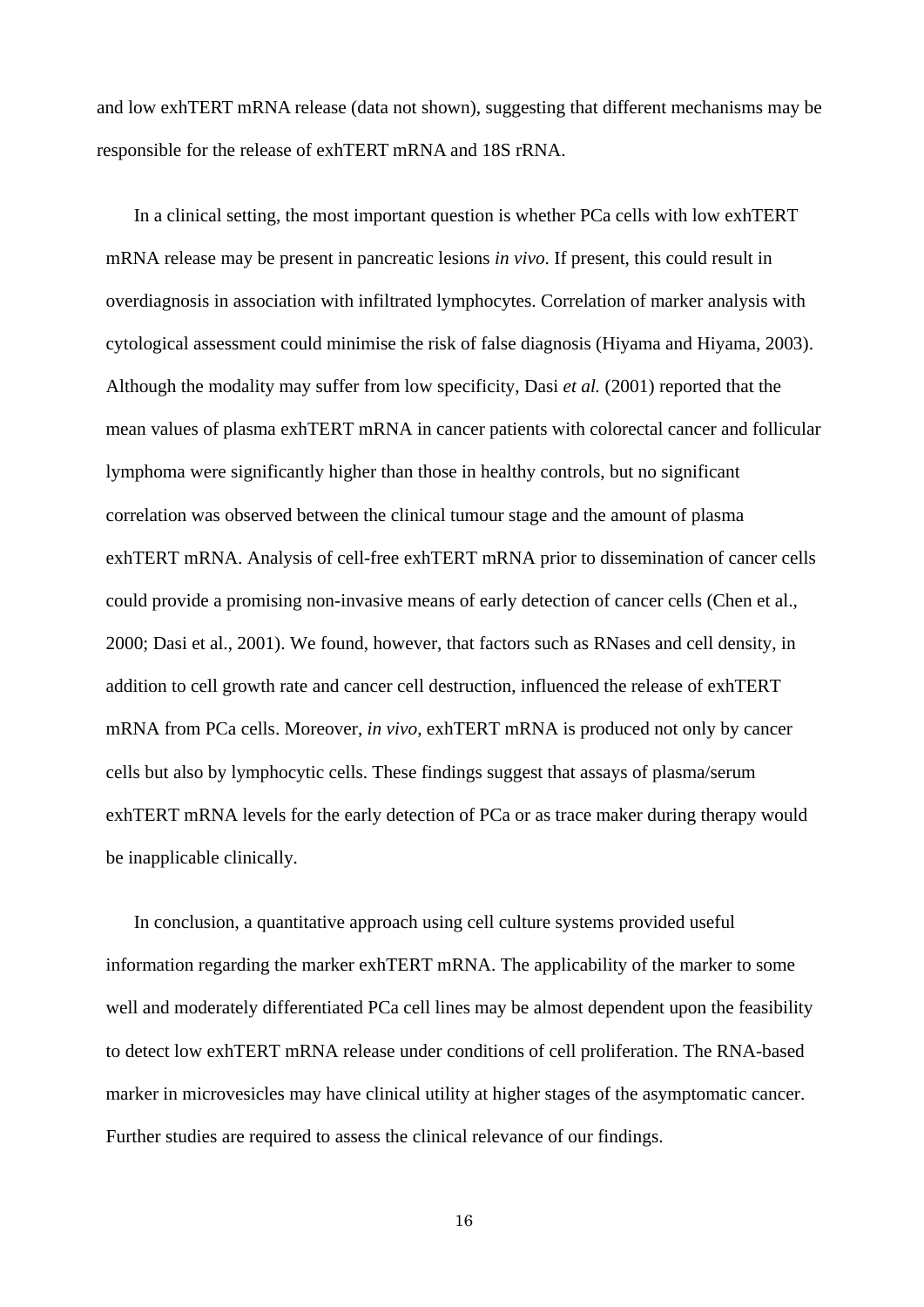# **Acknowledgments**

We are grateful to Drs Takahiro Nomura, PhD., Toshinari Minamoto, MD., Mitsugu Fukuda, PhD., Yutaka Hirose, PhD. and Kenichi Harada, MD. for their helpful discussions. We also kindly thank Drs Ikumi Tamai, PhD., Yoshimichi Sai, PhD., Toru Matsukawa, PhD. and Kazuo Ryoyama, PhD. for experimental advice. This work was supported in part by a Grant-in-Aid from the Ministry of Education, Culture, Sports, Science and Technology of Japan.

# **References**

- Amikura K, Kobari M, Matsuno S. The time of occurrence of liver metastasis in carcinoma of the pancreas. Int J Pancreatol 1995; 17: 139-46.
- Avilion AA, Piatyszek MA, Gupta J, et al. Human telomerase RNA and telomerase activity in immortal cell lines and tumor tissues. Cancer Res 1996; 56: 645-50.
- Bottcher K, Wenzel A, Warnecke JM. Investigation of the origin of extracellular RNA in human cell culture. Ann N Y Acad Sci 2006;1075 : 50-6.
- Bryan TM, Englezou A, Gupta J, Bacchetti S, Reddel RR. Telomere elongation in immortal human cells without detectable telomerase activity. EMBO J 1995;14: 4240-8.
- Chen X, Bonnefoi H, Pelte M-F, et al. Telomerase RNA as a detection marker in the serum of breast cancer patients. Clin Cancer Res 2000; 6: 3823-6.
- Dasi F, Lledo S, Garcia-Granero E, et al. Real-time quantification in plasma of human telomerase reverse transcriptase (hTERT) mRNA: A simple blood test to monitor disease in cancer patients. Lab Invest 2001; 81: 767-9.
- El-Hefnawy T, Raja S, Kelly L, et al. Characterization of amplifiable, circulating RNA in plasma and its potential as a tool for cancer diagnostics. Clin Chem 2004; 50: 564-73.
- Fernandez-Salas E, Peracaula R, Frazier ML, de Llorens R. Ribonucleases expressed by human pancreatic adenocarcinoma cell lines. Eur J Biochem 2000;267: 1484-94.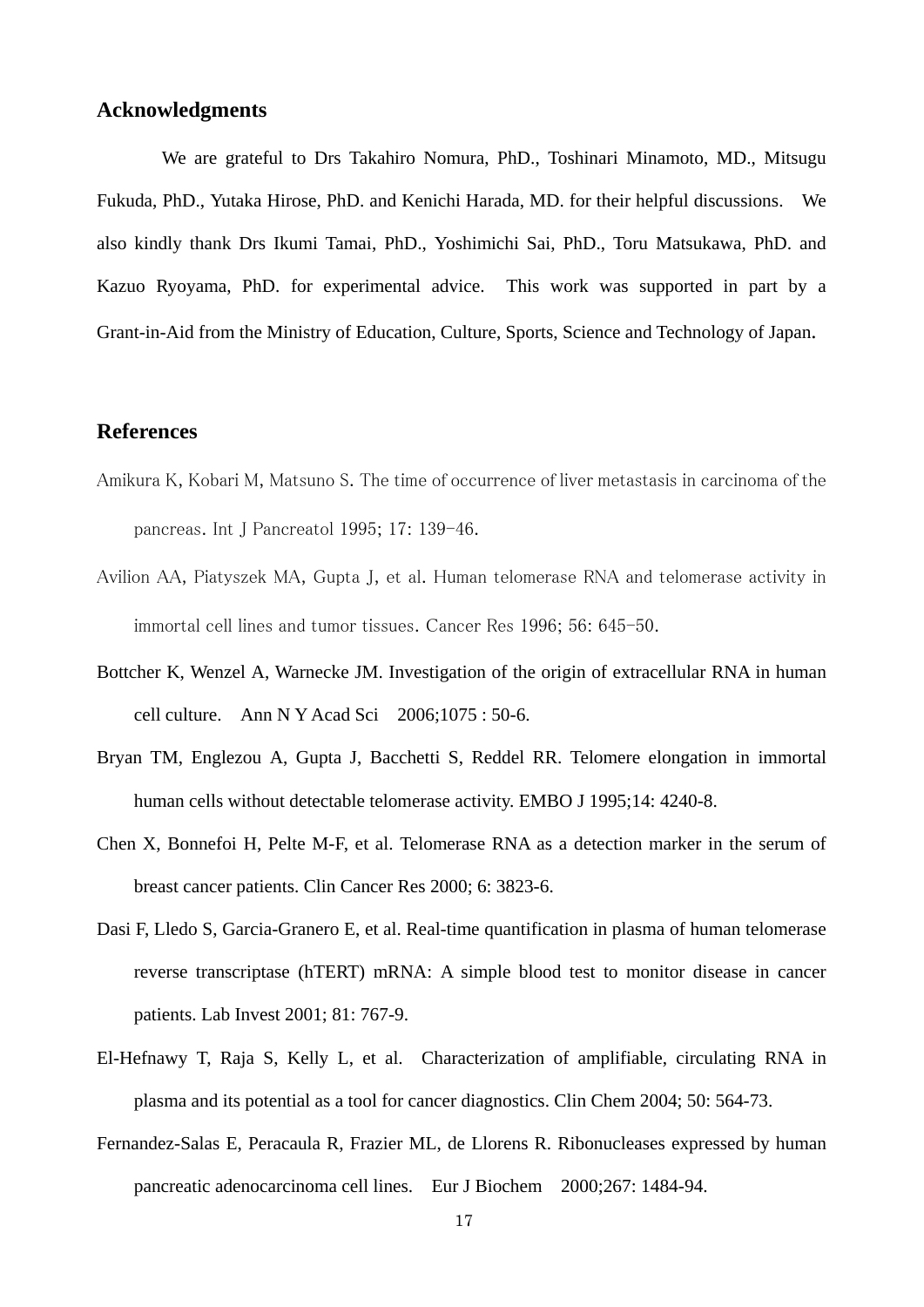- Furukawa T, Yatsuoka T, Youssef EM, et al. Genomic analysis of DUSP6, a dual specificity MAP kinase phosphatase, in pancreatic cancer. Cytogenet Cell Genet 1998; 82: 156-9.
- Garcia JM, Garcia V, Pena C, et al. Extracellular plasma RNA from colon cancer patients is confined in a vesicle-like structure and is mRNA-enriched. RNA 2008;14: 1424-32.
- Halicka HD, Bedner E, Darzynkiewicz Z. Segregation of RNA and separate packaging of DNA and RNA in apoptotic bodies during apoptosis. Exp Cell Res 2000; 260: 248-56.

Hiyama E, Hiyama K. Telomerase as tumor marker. Cancer lett 2003; 194: 221-33.

- Holt SE, Wright WE, Shay JW. Regulation of telomerase activity in immortal cell lines. Mol Cell Biol 1996;16:2932-39.
- Hong BS, Cho J-H, Kim H, et al. Colorectal cancer cell-derived microvesicles are enriched in cell cycle-related mRNAs that promote proliferation of endothelial cells. BMC Genomics 2009; 10: 556-69.
- Hosick HL. Spontaneous cell loss during growth of postconfluent primary cultures from mammary adenocarcinomas. Cancer Res 1976;36: 3126-30.
- Kimura Y, Kobari M, Yusa T, et al. Establishment of an experimental liver metastasis model by intraportal injection of a newly derived human pancreatic cancer cell line (KLM-1). Int J Pancreatol 1996; 20: 43-50.
- Kolquist KA, Ellisen LW, Counter CM, et al. Expression of TERT in early premalignant lesions and a subset of cells in normal tissues. Nature Genet 1998; 19: 182-6.
- Kopreski MS, Benko FA, Kwak LW, Gocke CD. Detection of tumor messenger RNA in the serum of patients with malignant melanoma. Clin Cancer Res 1999; 5: 1961-5.
- Kulasingam V, Diamandis EP. Tissue culture-based breast cancer biomarker discovery platform. Int J Cancer 2008;123: 2007-12.
- Miura N, Nakamura H, Sato R, et al. Clinical usefulness of serum telomerase reverse transcriptase (hTERT) mRNA and epidermal growth factor receptor (EGFR) mRNA as a novel tumor marker for lung cancer. Cancer Sci 2006; 97:1366-73.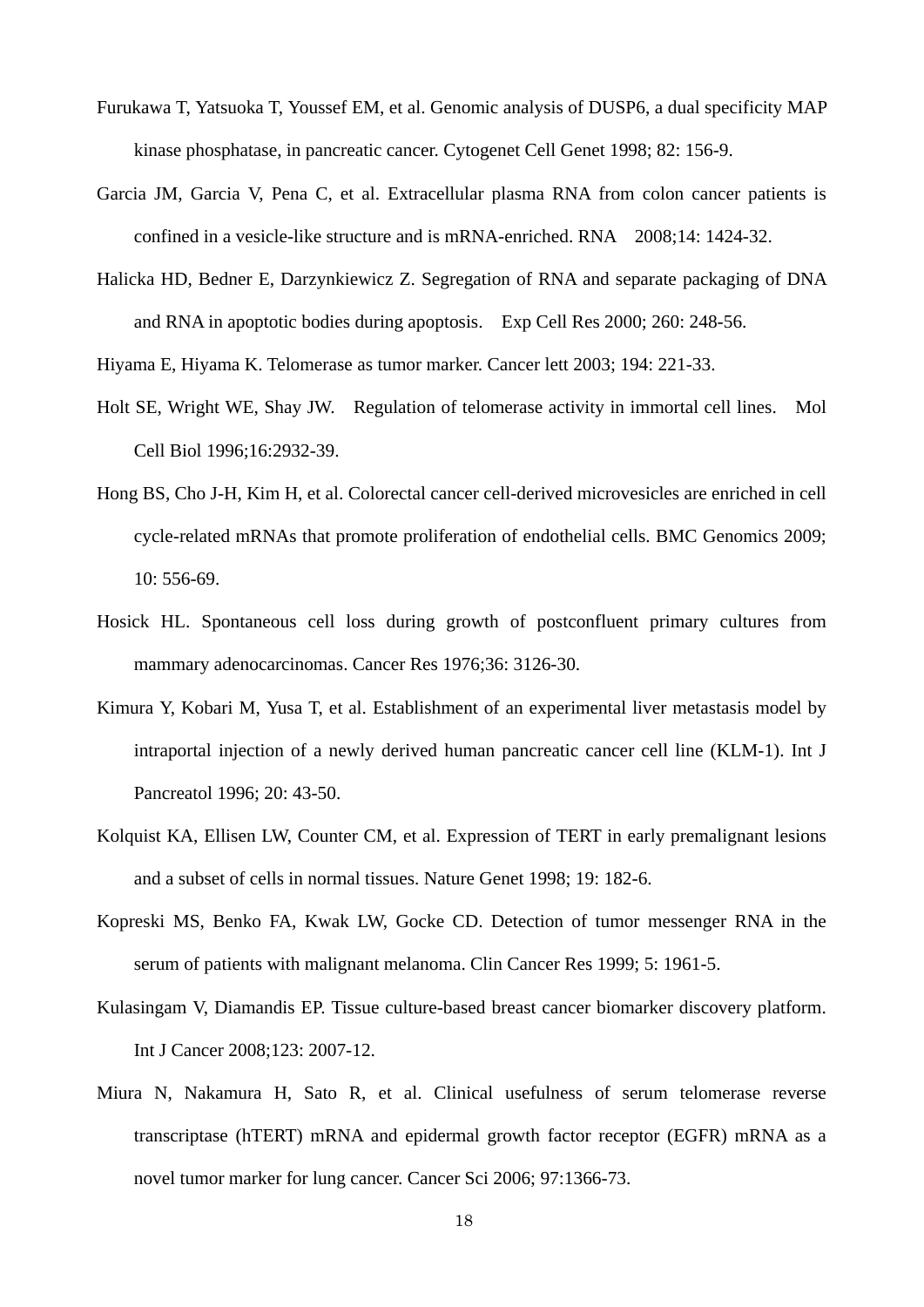- Motti ML, Califano D, Baldassarre G, et al. Reduced E-cadherin expression contributes to the loss of  $p27^{kip1}$ -mediated mechanism of contact inhibition in thyroid anaplastic carcinomas. Carcinog 2005; 26: 1021-34.
- Nakajima S, Doi R, Toyoda E, et al. N-Cadherin expression and epithelial-mesenchymal transition in pancreatic carcinoma. Clin Cancer Res 2004;10: 4125-33.
- Pelosi G, Schianchi E, Dell'Orto P, et al. Detecting cell-free circulating hTERT mRNA in the plasma may identify a subset of nonsmall cell lung cancer patients. Virchows Arch 2006; 448: 7-15.
- Rubie C, Kempf K, Hans J, et al. Housekeeping gene variability in normal and cancerous colorectal, pancreatic, esophageal, gastric and hepatic tissues. Mol Cell Probes 2005; 19: 101-9.
- Sawabu N, Watanabe H, Yamaguchi Y, Ohtsubo K, Motoo Y. Serum tumor markers and molecular biological diagnosis in pancreatic cancer. Pancreas 2004; 28: 263-7.
- Sipos B, Moser S, Kalthoff H, et al. A comprehensive characterization of pancreatic ductal carcinoma cell lines: towards the establishment of an in vitro research platform. Virchows Arch 2003; 442: 444-52.
- Skog J, Wurdinger T, van Rijn S, et al. Glioblastoma microvesicles transport RNA and proteins that promote tumour growth and provide diagnostic biomarkers. Nat Cell Biol 2008; 10; 1470-6.
- St Croix B, Sheehan C, Rak JW, et al. E-cadherin-dependent growth suppression is mediated by the cyclin-dependent kinase inhibitor  $p27<sup>KIP1</sup>$ . J Cell Biol 1998;142: 557-71.
- Stroun M, Anker P, Beljanski M, et al. Presence of RNA in the nucleoprotein complex spontaneously released by human lymphocytes and frog auricles in culture. Cancer Res 1978; 38: 3546-54.
- Symons JR, LeVEA CM, Mooney RA. Expression of the leucocyte common antigen-related (LAR) tyrosine phosphatase is regulated by cell density through functional E-cadherin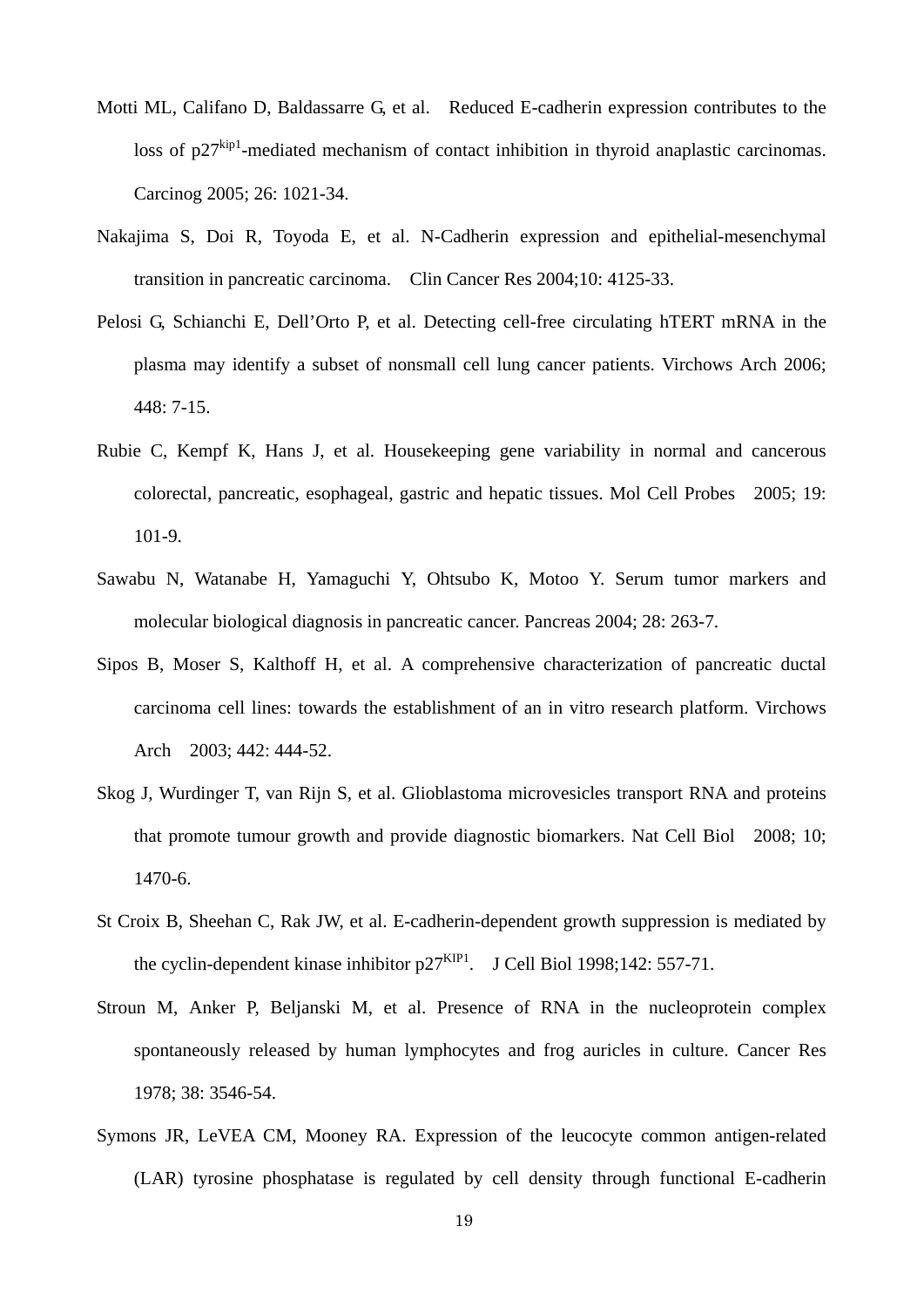complexes. Biochem J 2002; 365: 513-9.

- Tassi E, Wellstein A. The angiogenic switch molecule, secreted FGF-binding protein, an indicator of early stages of pancreatic and colorectal adenocarcinoma. Semin Oncol 2006; 33:S50-6.
- Tsui NBY, Ng EKO, Lo YMD. Stability of endogenous and added RNA in blood specimens, serum, and plasma. Clin Chem 2002; 48: 1647-53.

## **Figure Legends**

Fig. 1. Levels of hTERT expression and exhTERT mRNA in serum-fed PCa cell lines. (A) Cellular levels of hTERT expression were normalised relative to 18S rRNA. Doubling Times (h), representing the means of three independent experiments, are shown at the top of the panel. (B and C) Time course of extracellular accumulation of (B) exhTERT mRNA and (C) extracellular 18S rRNA in the conditioned media. Following the inoculation of  $1 \times 10^5$  cells/60-mm dish, the cells were fed with fresh media on days 3, 5 and 7. A 0.35 mL aliquot of medium was withdrawn after 12-h and analyzed. (D) Effects of cell density on exhTERT mRNA levels. Cells were seeded at 2.5–3×10<sup>6</sup> (L) and 6–9×10<sup>6</sup> (H) cells per 100-mm dish. Columns, means of three independent experiments; Bar, SD of mean.  $* P > 0.05$ ;  $** P < 0.05$ 

Fig. 2. Levels of hTERT expression (A) and exhTERT mRNA (B) under SF conditions in cultures. Cells were inoculated at a cell density of either  $3\times10^5$  cells (L) or  $3-4.5\times10^6$  cells (H) per 60-mm dish, washed once with prewarmed SF medium and incubated for an additional 12-h in fresh SF medium. Both cellular hTERT and exhTERT mRNA levels are presented as the means  $\pm$  SD of three independent experiments.  $*$  P > 0.05;  $**$  P < 0.05.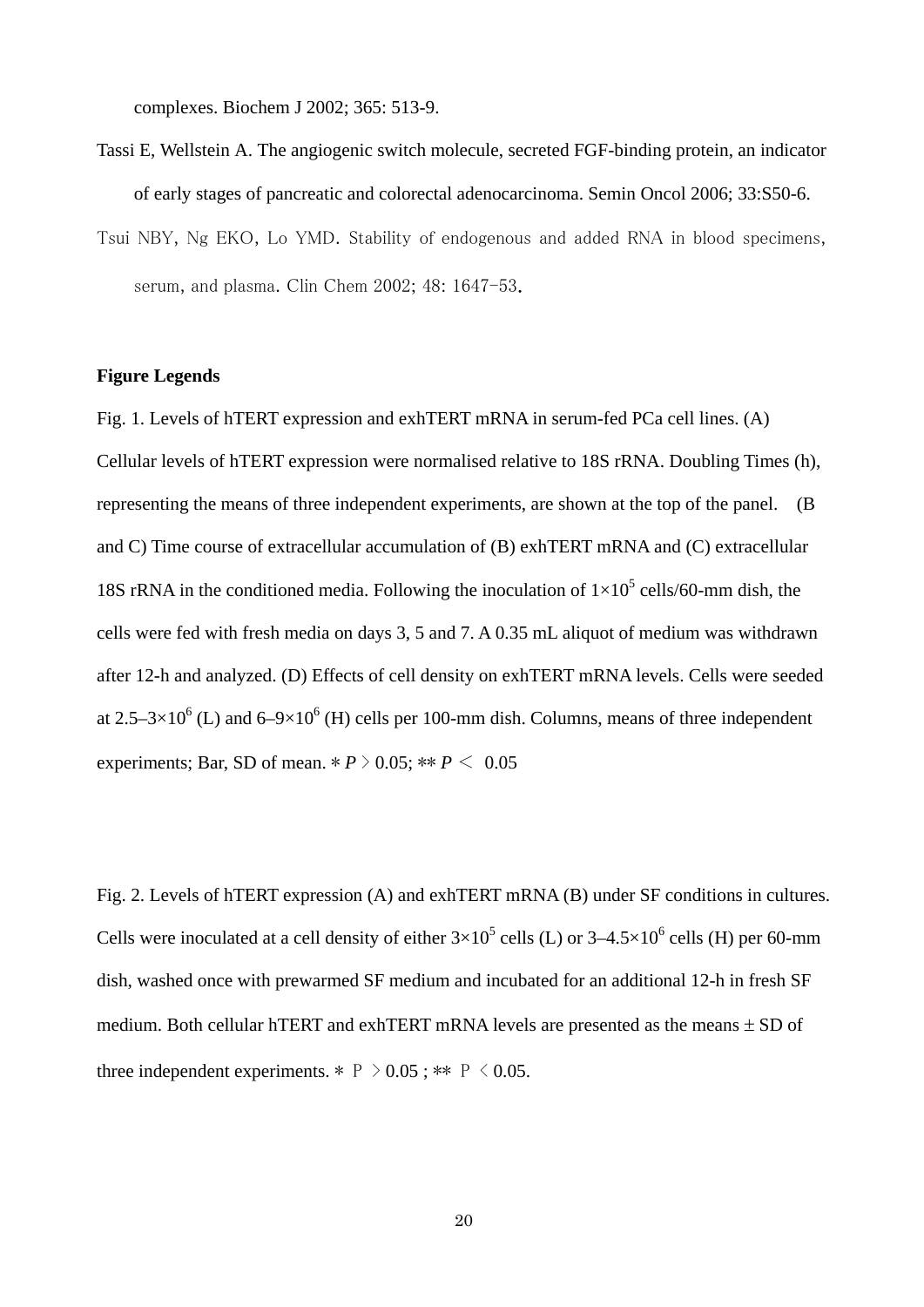Fig. 3. Changes in exhTERT mRNA levels during the growth of PK-59 cells. PK-59 cells were inoculated at  $3\times10^5$  cells per 60-mm dish containing SF medium. After washing once with prewarmed SF medium, fresh SF medium was fed to the cells to obtain the 12-h incubation medium at each of 2 (lane 1), 4 (lane 2), 6 (lane 3) and 8 (lane 4) days. Extracellular RNA was extracted from 0.35 mL of conditioned or unconditioned medium (lane 5). The products obtained by the ordinary RT- PCR assay were stained with SYBR-Gold. Markers (M) were DNA fragments of *HincII*-digested  $\Phi$ X174.

Fig. 4. Effects of cell density on viability of MIAPaCa-2 and PK-59 cells. Cells were seeded at a density of  $3\times10^5$  cells per 60-mm dish containing SF media. Media were replenished every 3 days after cell inoculation. Dead cells were measured by trypan blue dye-exclusion method on days 4 (L) and 8 (H) of parallel culture. The viability was assayed in triplicate examinations (bars  $\pm$  SD).  $* P > 0.05$ ; \*\* *P*  $\leq 0.01$ 

Fig. 5. Changes in exhTERT mRNA levels after combination with conditioned media. The conditioned medium  $(4.2 - 4.8 \times 10^4$  copies of exhTERT mRNA) from proliferating PK-59 cells was incubated at 37 $\mathrm{C}$  with those of confluent counterparts ( $\mathrm{O}\text{-}\mathrm{O}$ ), unconditioned medium control  $(\bullet \bullet)$  or of confluent Capan-1 cells  $(X-X)$  as a positive control. After incubation (h), the residual amounts of exhTERT mRNA were quantified and represented as the log-input percentage of mRNA. The half-lives were calculated from the slopes of the regression lines of the data, which represent the means  $\pm$  SD of three independent experiments.

Fig. 6. Treatment with anti-E-cadherin mAb (A) and E-cadherin analysis (B) in MIAPaCa-2 and PK-59 cells. (A) Conditioned media were obtained after incubation with mouse IgG (Co; control) or anti-E-cadherin mAb (10  $\mu$ g/mL) for 12-h. Samples of 0.35 mL (for MIAPaCa-2 cells) or 0.7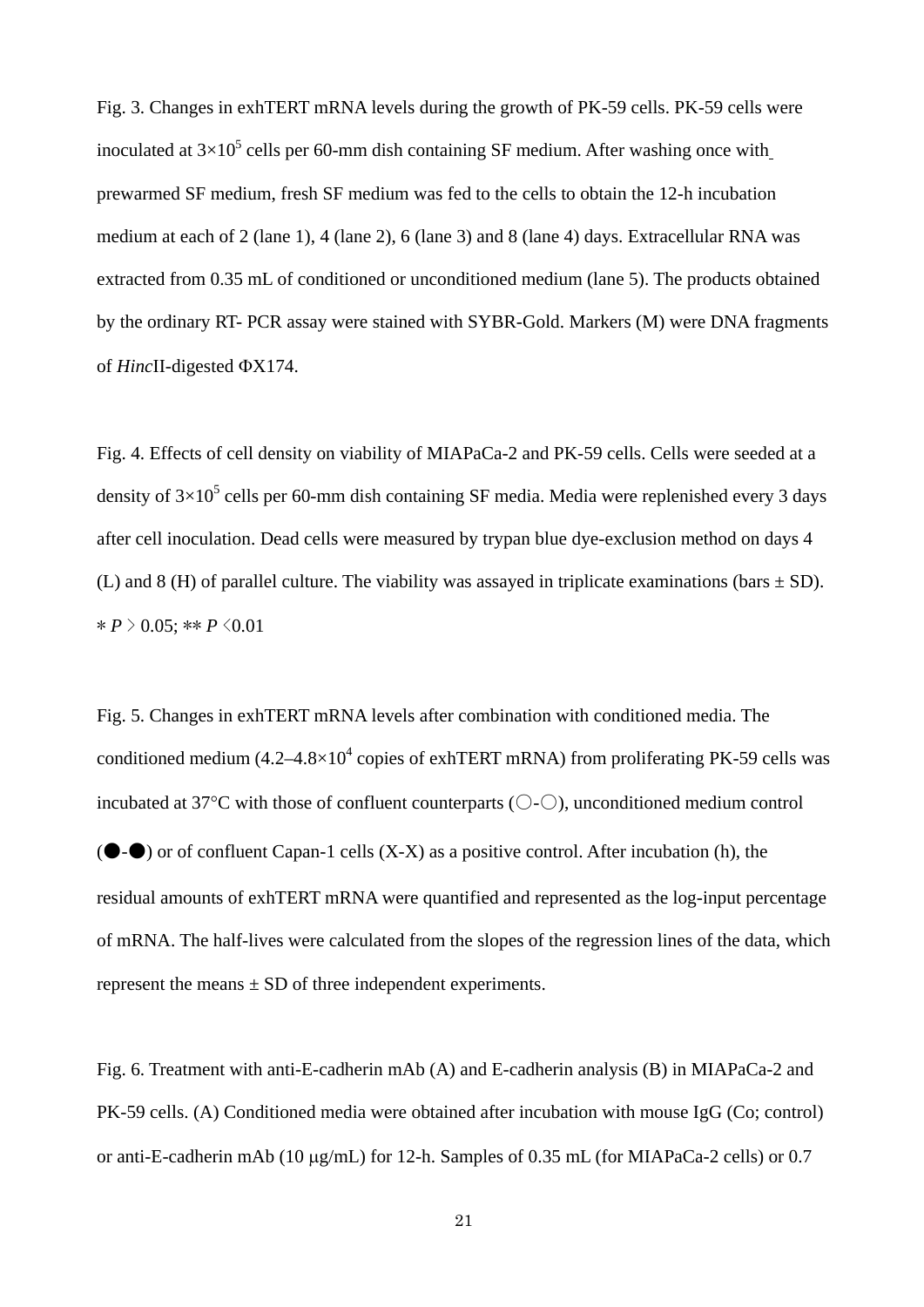mL (for PK-59 cells) were extracted and the levels of exhTERT mRNA and extracellular 18S rRNA were determined as described in Fig. 3. (B) Analysis of E-cadherin and actin. Cell extracts were electrophoresed and subjected to immunoblotting with the corresponding antibodies.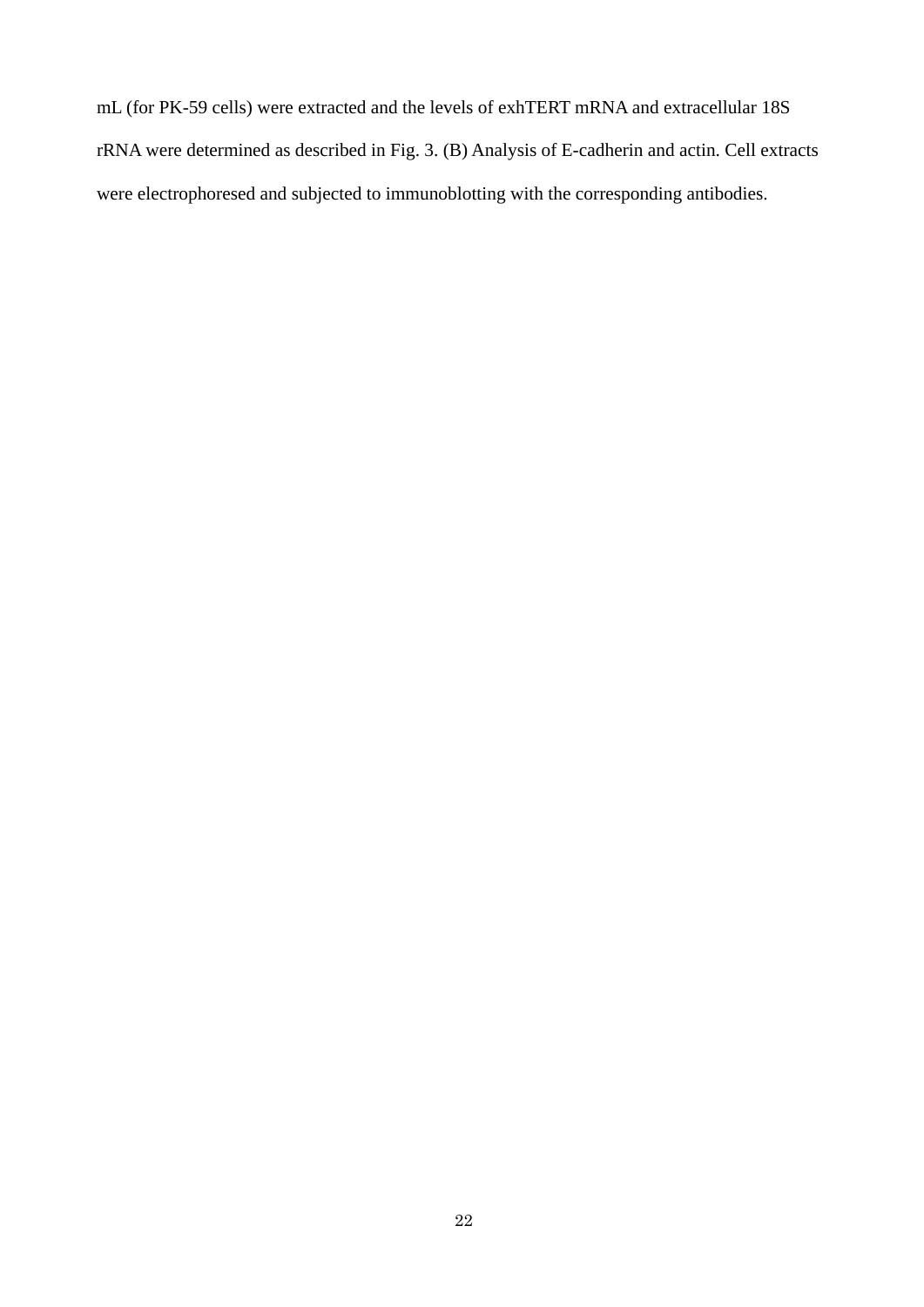

Fig. 1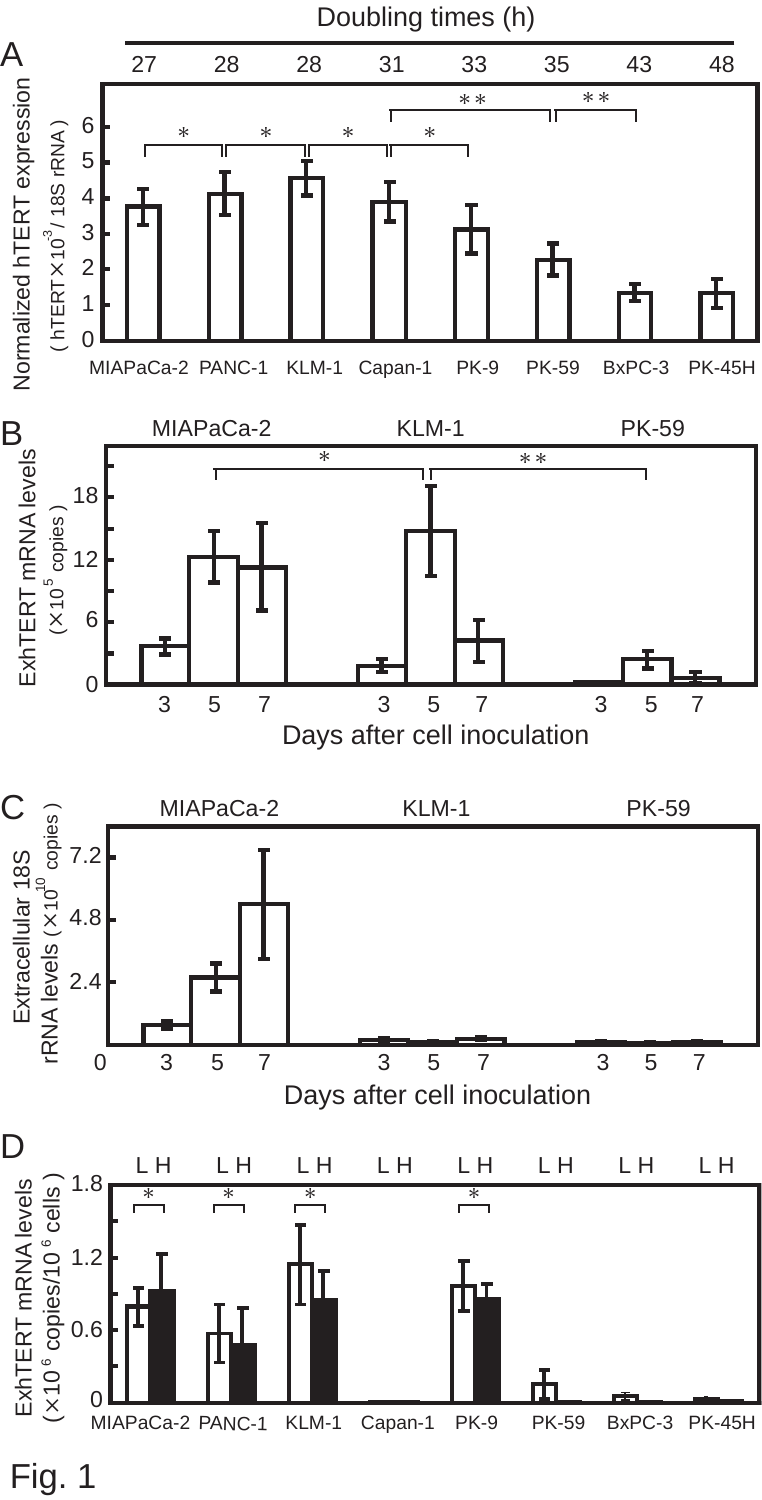

Fig. 2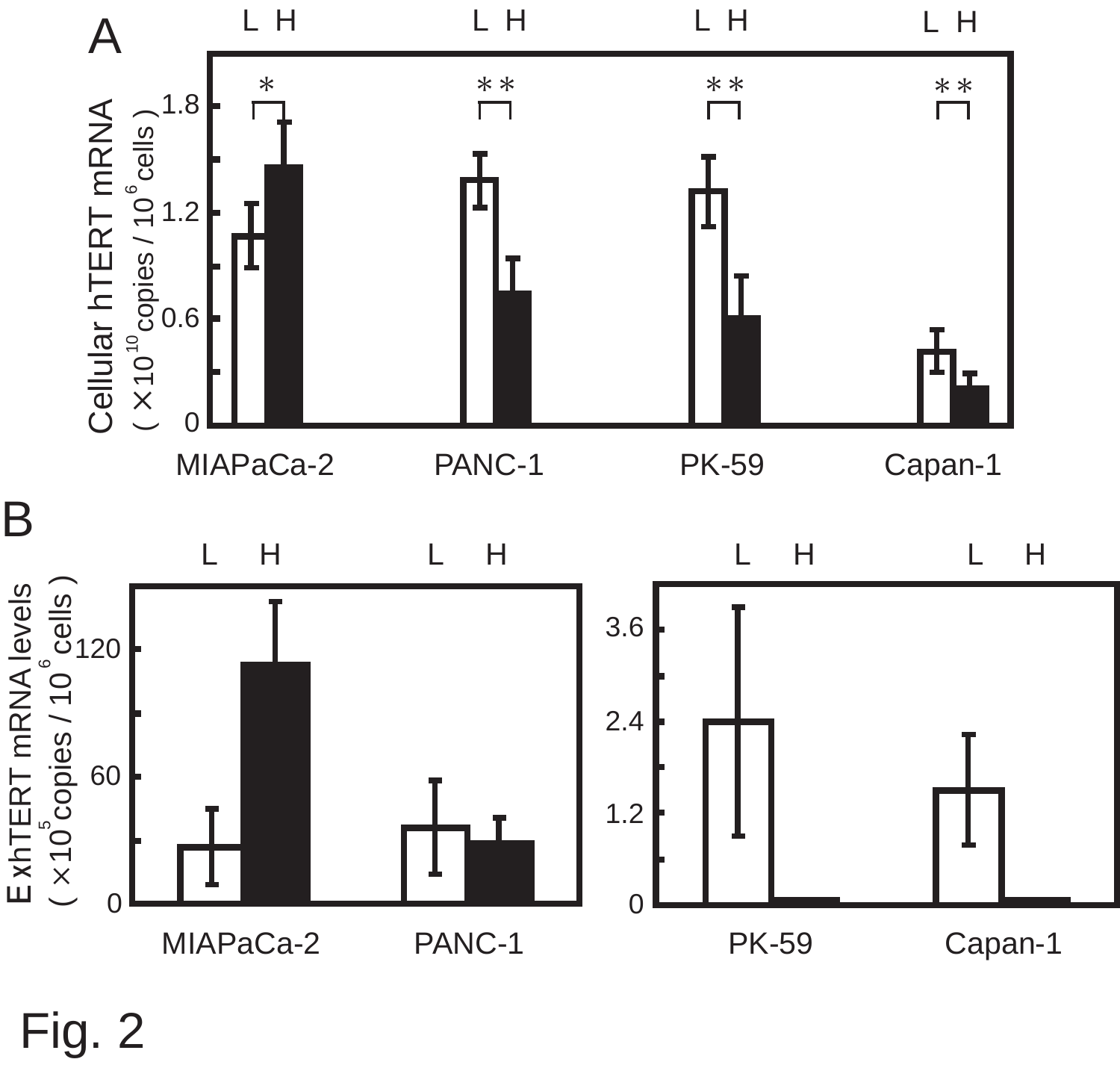# 1 2 3 4M5



210 162 79

Fig. 3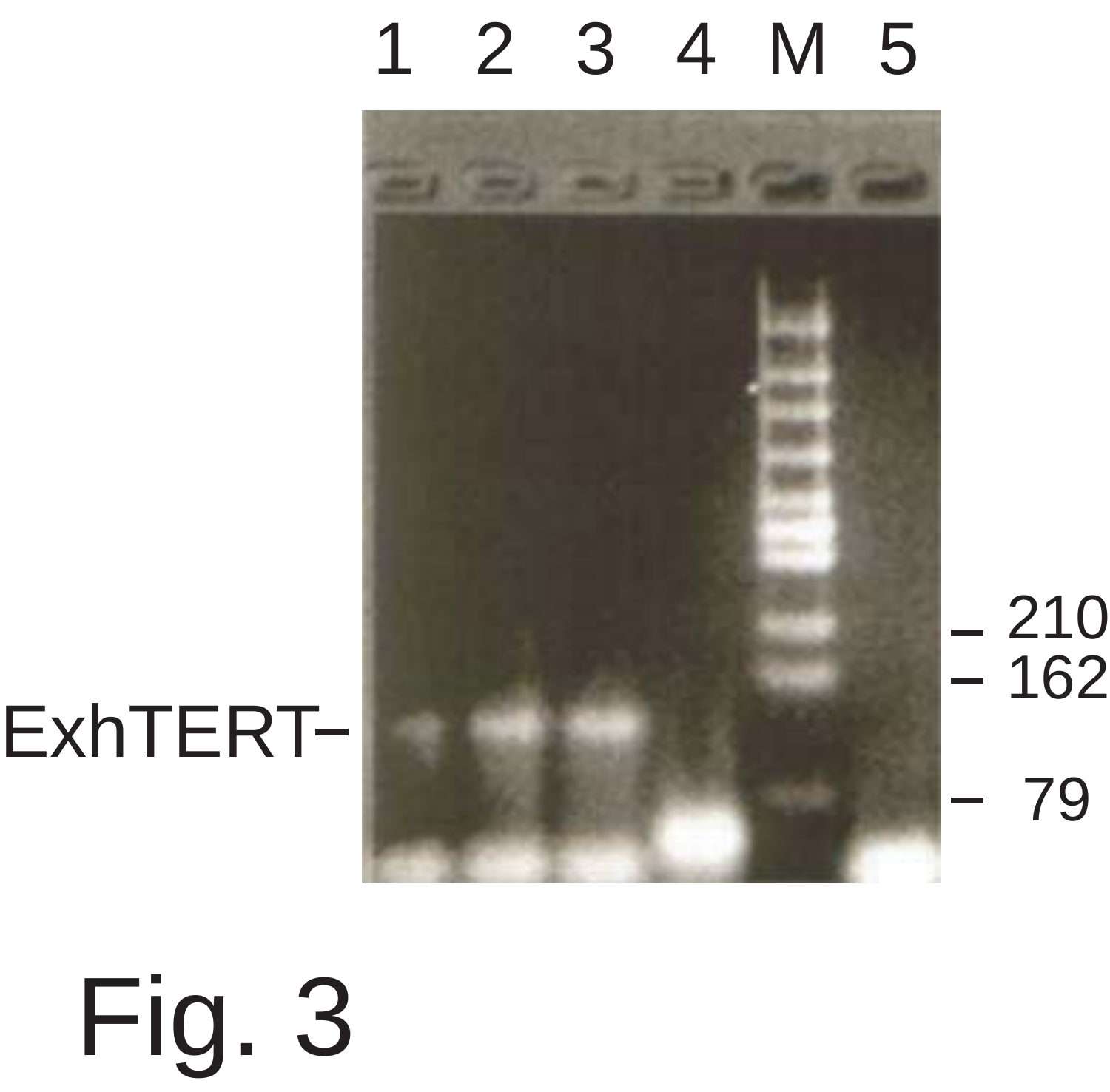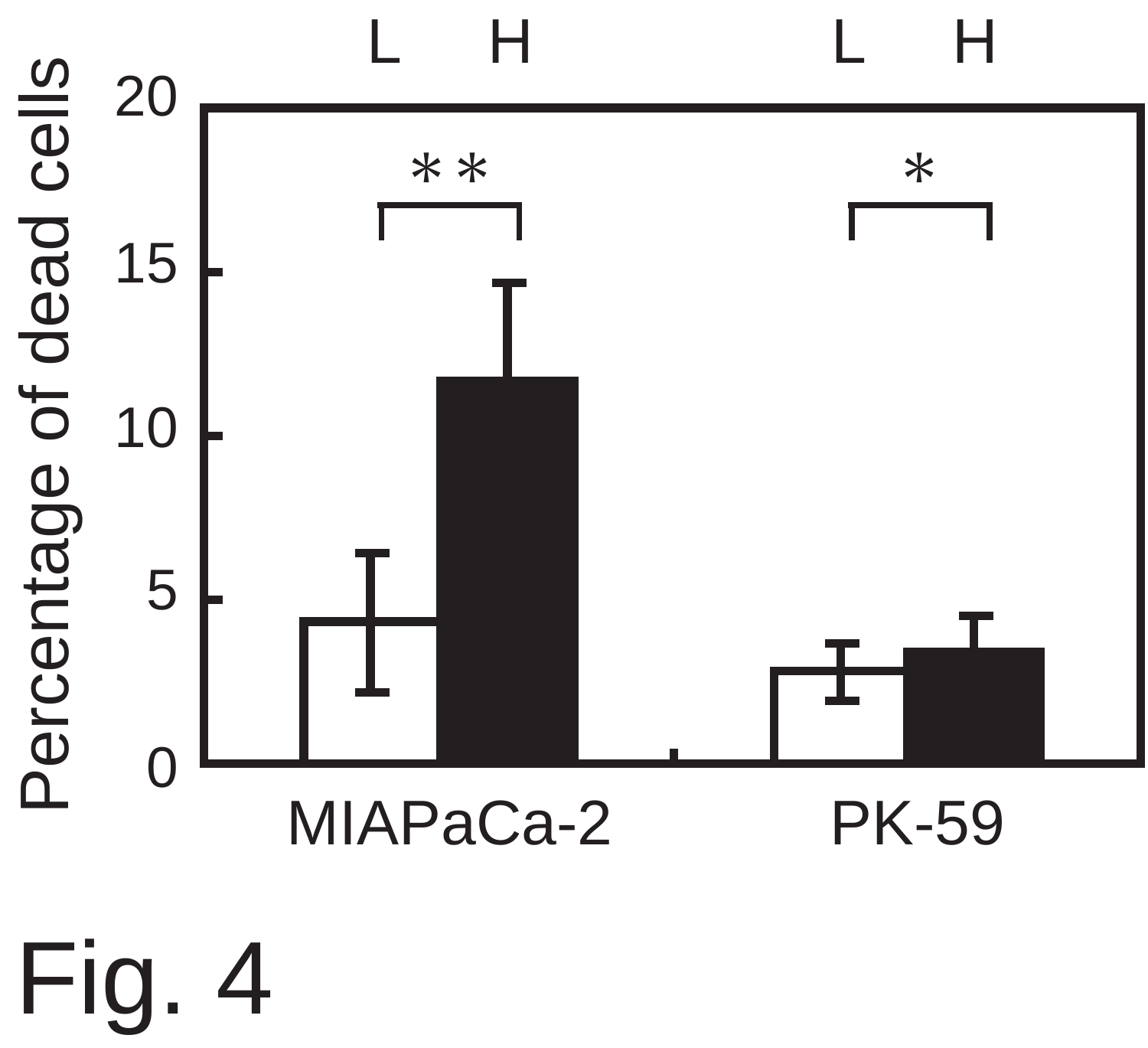Incubation time (h)



Fig. 5